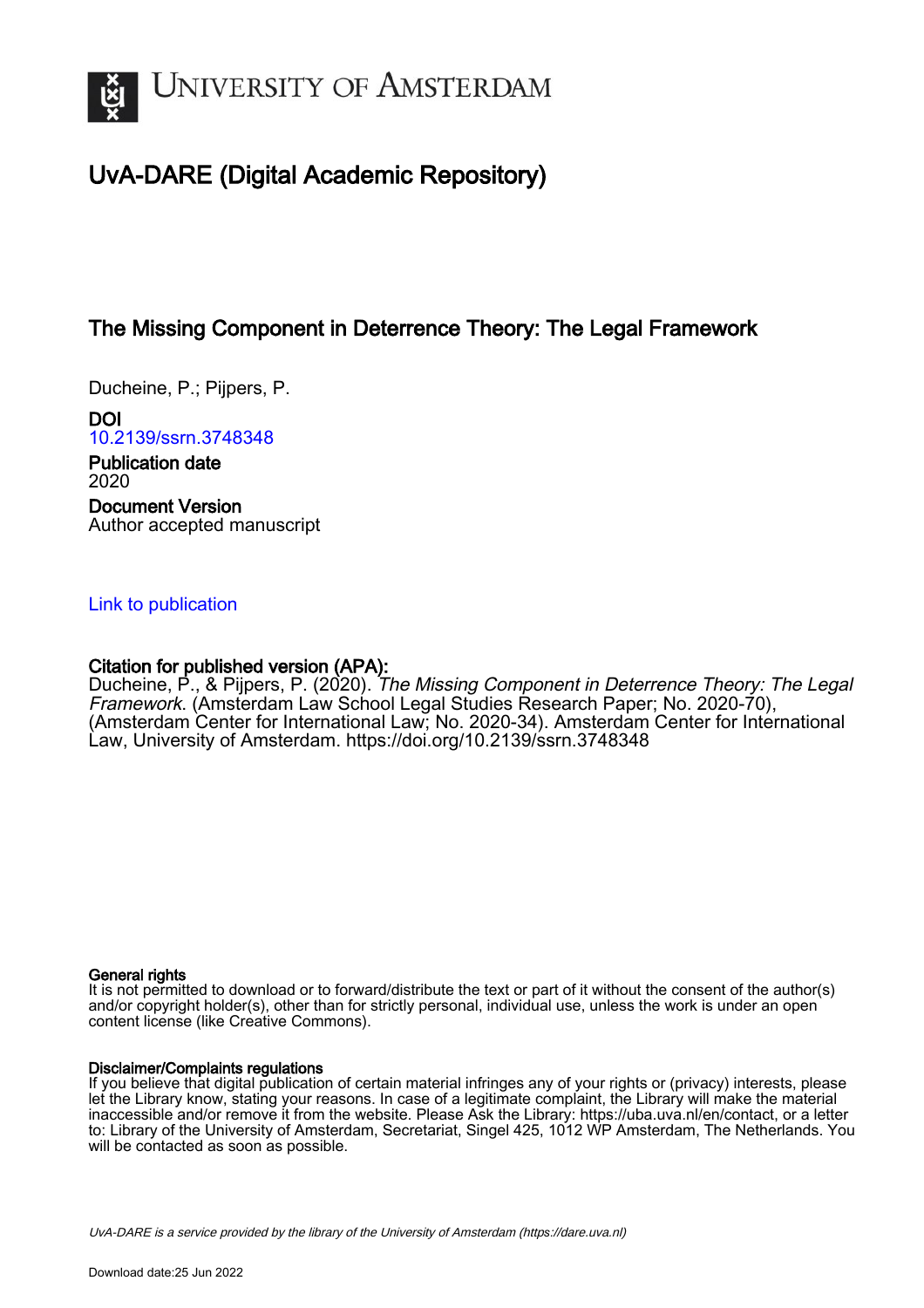UNIVERSITY OF AMSTERDAM



# THE MISSING COMPONENT IN DETERRENCE THEORY: THE LEGAL FRAMEWORK

Paul Ducheine Peter Pijpers

Amsterdam Law School Legal Studies Research Paper No. 2020-70 Amsterdam Center for International Law No. 2020-34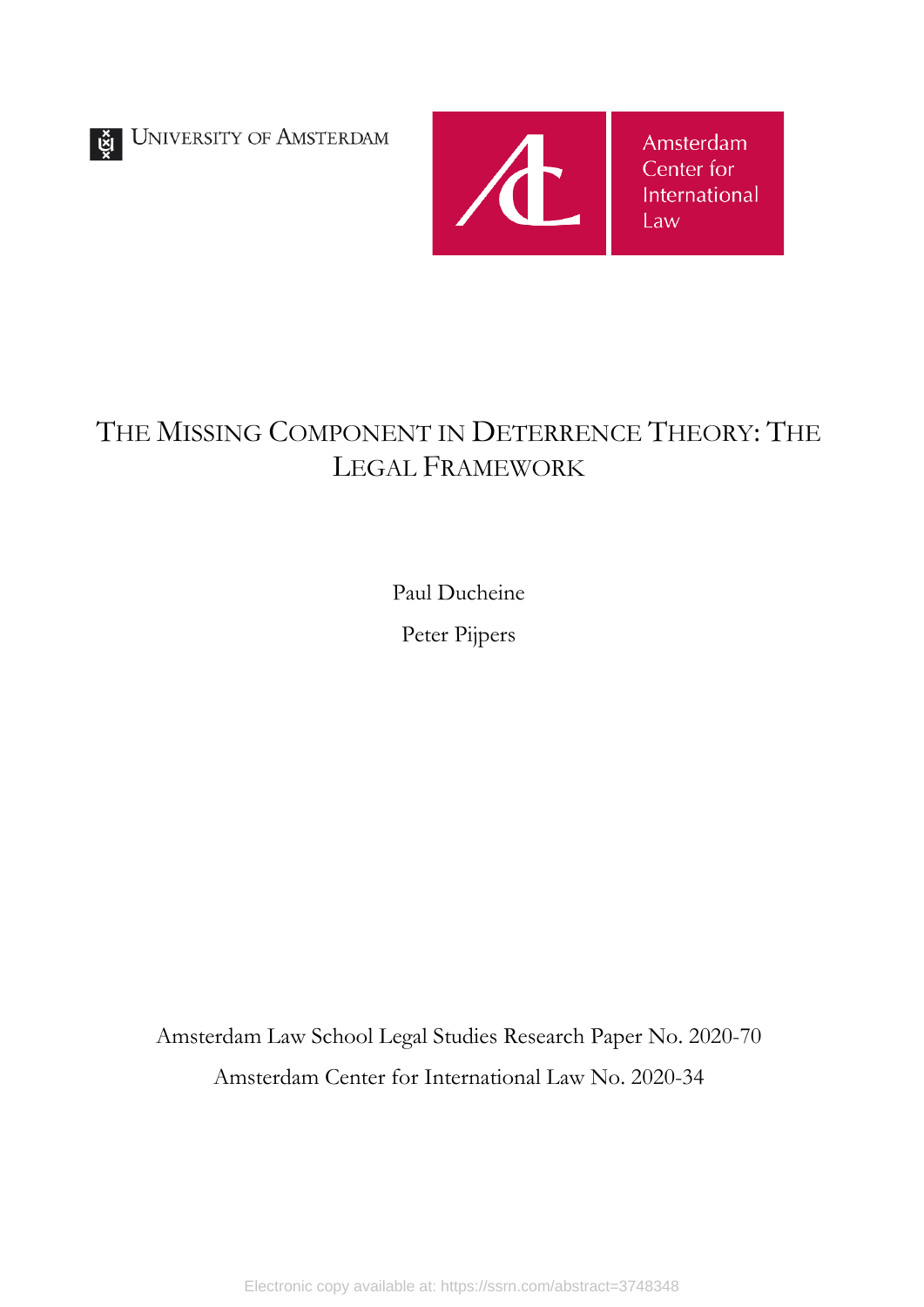#### **The missing component in deterrence theory: The Legal Framework**

Paul Ducheine and Peter Pijpers\*

#### **Abstract**

This chapter takes the starting point that power to deter, consists of three components: (physical) capacities, concepts (strategy, plans, decision-making procedures) and will (moral, determination, audacity). In case one of these components is underdeveloped or not in place, (coercive) power fails. Modern technologies (e.g. ICT, AI) and strategic insights (e.g. the utility of soft and smart power) urge for a reinterpretation of the 'physical' component, and include cyber capacities as well as culture, knowledge or law(fare) as capacities (or power instruments), too. Moreover, and taking cyber capabilities as a test case, these developments put even more weight on the conceptual and moral components of power.

This chapter focusses on the legal framework as a key, but underrated, conceptual element of deterrent power. Using cyber threats as a case, it offers a legal framework enabling decision-makers to effectively generate deterrent power by showing which legal bases (should) undergird the employment of the variety of responses available to States. In democratic rule-of-law States, the principles of legitimacy and legality demand that the use of power (instruments) by States must be based on a legal basis and should respect other institutional features too.

Through two illustrative vignettes the generic value of the framework will be illustrated for the potential use of power instruments - diplomacy, information, military, economy, culture, legal, knowledge - in its various modalities, including cyber operations. This legal framework, though tailored to cyber capabilities, may be used as a starting point for conceptualising the legal framework for so-called cross domain and cross dimensional, or full spectrum deterrence.

#### **Keywords**

Legal framework – legal bases – deterrence – cyber operations – attribution - cyberspace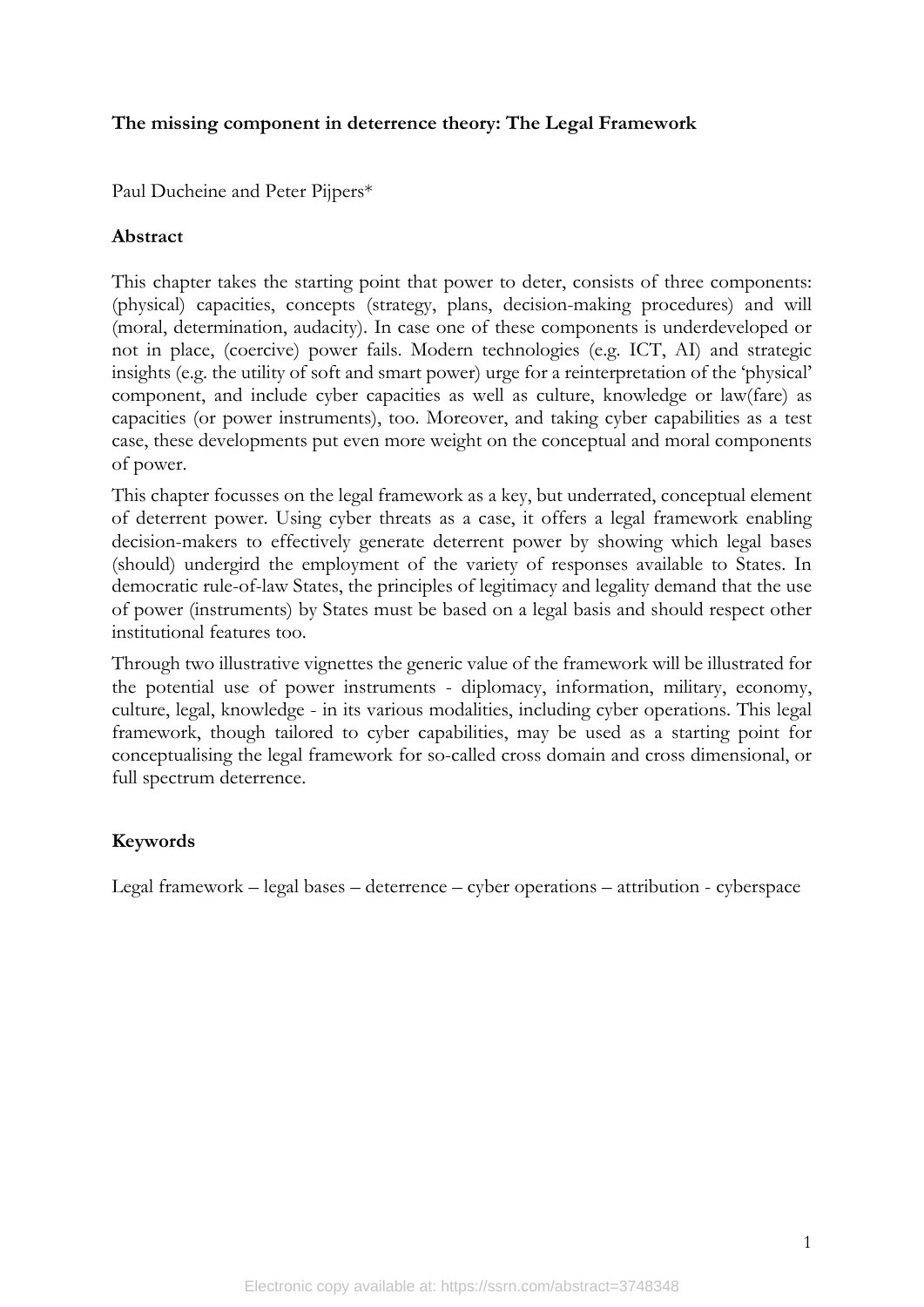## Table of content

| 1.1. |                                                                 |  |
|------|-----------------------------------------------------------------|--|
| 1.2. |                                                                 |  |
| 1.3. |                                                                 |  |
| 1.4. |                                                                 |  |
| 2.   |                                                                 |  |
| 3.   | THE UNDERRATED CONCEPTUAL COMPONENT: LEGAL FRAMEWORK  8         |  |
| 4.   |                                                                 |  |
| 4.1. |                                                                 |  |
| 4.2  |                                                                 |  |
| 4.3. |                                                                 |  |
| 4.4. |                                                                 |  |
| 4.5. |                                                                 |  |
| 4.6. |                                                                 |  |
| 5.   | OTHER PARAMETERS: INSTITUTIONAL ARRANGEMENT AND ATTRIBUTION  15 |  |
| 6.   |                                                                 |  |
|      |                                                                 |  |
|      |                                                                 |  |

P.A.L. Ducheine, B.M.J. Pijpers University of Amsterdam Amsterdam Centre for International Law, The Netherlands e-mail: p.a.l.ducheine@uva.nl  $b.m.j.pijpers@uva.nl$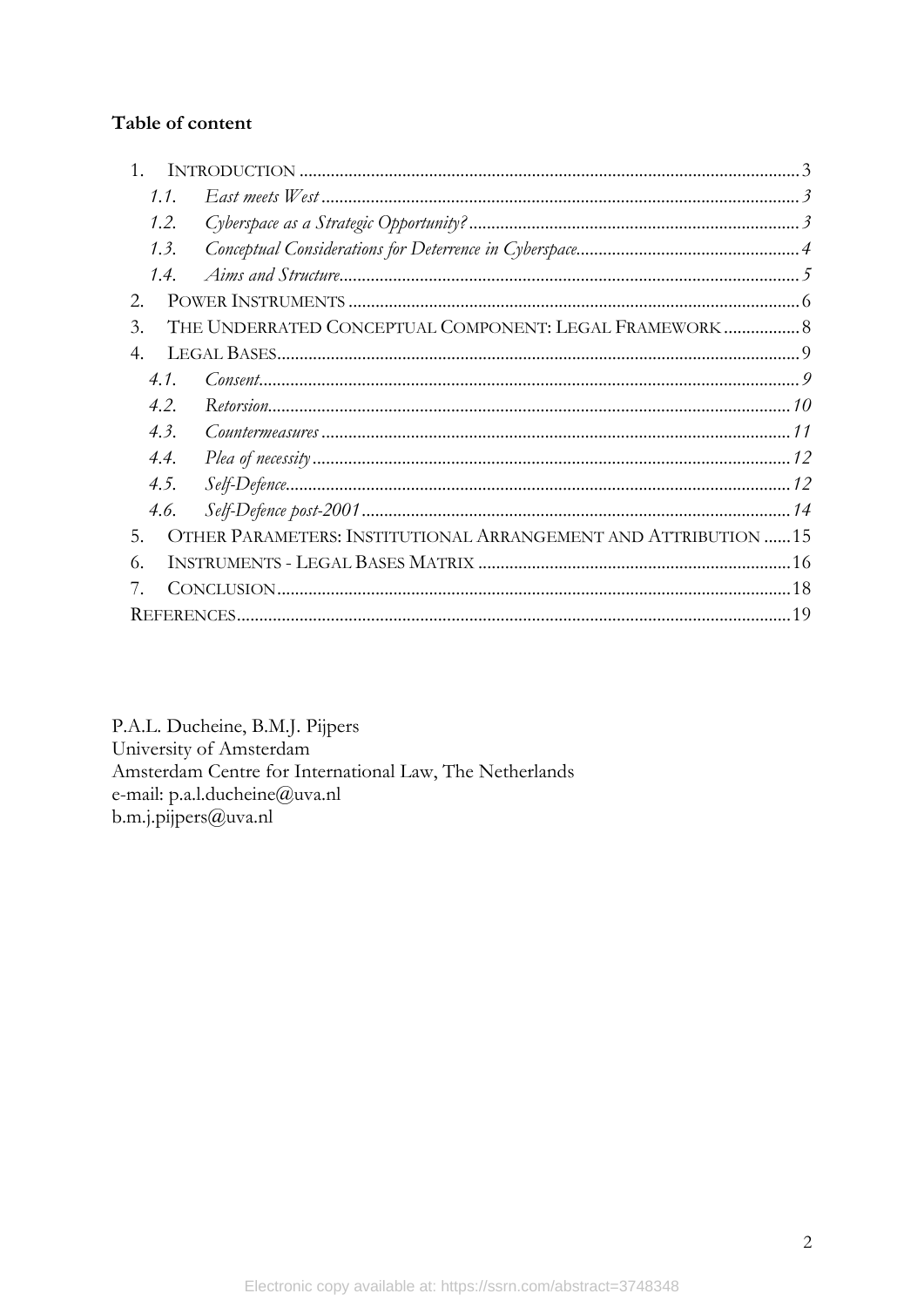#### <span id="page-4-0"></span>**1. Introduction**

*The supreme art of war is to subdue the enemy without fighting.* Sun Zsu, 6th century BC

#### <span id="page-4-1"></span>**1.1. East meets West**

Western States traditionally focus on the physical military instrument when conceptualising deterrence as a strategic function. The threat of military force, or its actual use, is a preferred *modus operandi* in Western strategic culture.<sup>[1](#page-4-3)</sup> For Asian States such as China, force may be perceived differently in terms of instruments used, as well as in its modalities, and in concepts. Force and power may have an economic or diplomatic face, whilst the actual threat or use of military force is less prominent or takes virtual or symbolic shapes. Looking at China's Belt and Road Initiative, trade relations, loans, (lease)contracts, embassies, harbours, education, culture and indeed the positioning of armed forces, play important roles. Quite early, Chinese strategic thinkers like Sun Zsu, and more recently Qiao Liang and Wang Xiangsui, have stressed the importance of the information environment in strategic issues such as deterrence.[2](#page-4-4) Although rather late, Western strategic interest – accelerated by ever growing opportunities and threats in cyberspace – in this sphere is growing fast.[3](#page-4-5)

#### <span id="page-4-2"></span>**1.2. Cyberspace as a Strategic Opportunity?**

Cyberspace has been described in many ways,<sup>[4](#page-4-6)</sup> ranging from 'a consensual hallucination'<sup>[5](#page-4-7)</sup> to a 'networked information infrastructure'.[6](#page-4-8) In short, cyberspace covers 'all entities that are or may potentially be connected digitally'.[7](#page-4-9) Cyberspace is central to the information environment, the sphere where information is presented, found, communicated, processed, handled and used upon which decision-making is based, followed by (in)action. The information environment entails a physical, a cognitive and a virtual dimension. To enable digital connections, cyberspace, as part of the information environment consists of three elements: (1) cyber identities, (2) cyber objects (i.e. software, data and protocols), and (3) the physical network layer entailing cyber infrastructure (i.e. hardware and (electromagnetic) connections).

<span id="page-4-3"></span><sup>1</sup> See Kitzen 2012a and 2012b; Ducheine and Osinga 2017.

<span id="page-4-4"></span><sup>2</sup> Qiao Liang and Wang Xiangsui 1999, p. 199.

<span id="page-4-5"></span><sup>3</sup> Smeets and Soesanto (2020).

<span id="page-4-6"></span><sup>4</sup> Most elaborate by Kuehl 2009, p. 28, who describes cyberspace as a 'global domain within the information environment whose distinctive and unique character is framed by the use of electronics and the electromagnetic spectrum to create, store, modify, exchange, and exploit information via interdependent and interconnected networks using information-communication technologies'.

<span id="page-4-7"></span><sup>5</sup> Gibson 2018, p. 51.

<span id="page-4-8"></span><sup>6</sup> Koh 2012, p. 6.

<span id="page-4-9"></span><sup>7</sup> See Netherlands Defence Cyber Strategy 2012 (UK version) "Cyberspace is understood to cover all entities that are or may potentially be connected digitally. The domain includes permanent connections as well as temporary or local connections, and in all cases relates in some way to the data (source code, information, etc.) present in this domain", (original Dutch) in: *Parliamentary Papers II 2011-2012*, 33 321, no. 1.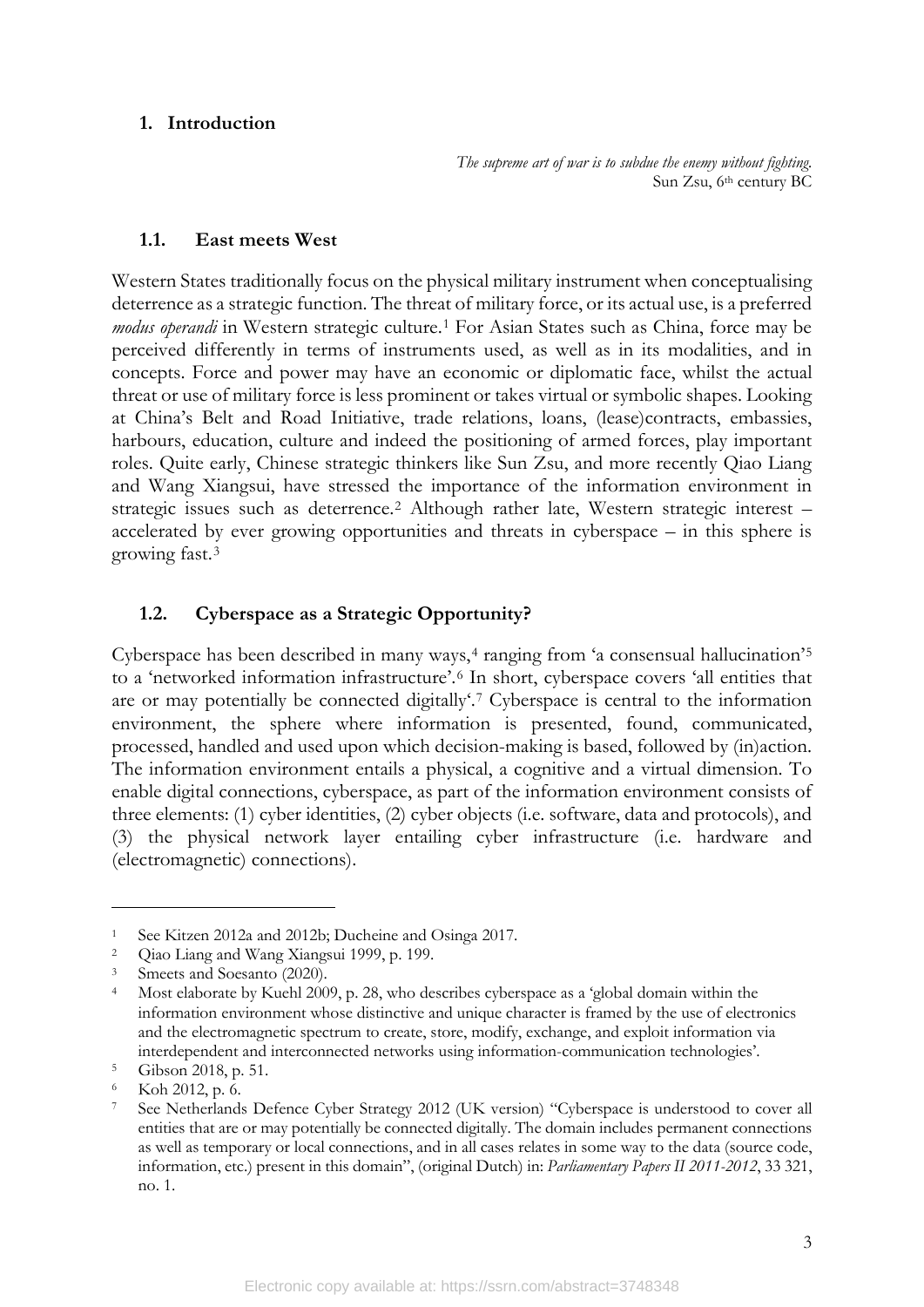Cyberspace may be used in a number of ways. First of all, it offers a medium for information and communication. Secondly, it entails capacities that may be used as instruments of power: data, applications, procedures. Thirdly, these instruments may be directed at, or can engage with other actors in cyberspace. In military terms, one may find both weapons and targets, as well as a vector to connect weapons with the targets. In generic terms: cyber capacities may be used as instruments to engage with other cyber capacities in or through cyberspace.[8](#page-5-1)

Not surprisingly, cyberspace has become the 5th domain of operations.<sup>[9](#page-5-2)</sup> In effect, the potency of cyberspace is related to the threat or use of (military) force, but also to the deliberate undermining of the understanding and autonomous decision-making of actors, hence the informational instrument of power.<sup>[10](#page-5-3)</sup>

## <span id="page-5-11"></span><span id="page-5-0"></span>**1.3. Conceptual Considerations for Deterrence in Cyberspace**

Is deterrence possible in cyberspace? Cyberspace is not an instrument of power in itself, but an engagement 'arena' similar to the land or air domain. However, unlike land, sea and air, people are absent in cyberspace[11](#page-5-4) and 'only' the virtual reflections of humans – cyber identities – engage in cyberspace. The dominant academic thinking tends to conclude that cyberspace is not fit for deterrence as a strategic function for States,[12](#page-5-5) a view that appears at odds with the actual effects of on-line activities of numerous (State sponsored) Advanced Persistent Threats (APTs),<sup>[13](#page-5-6)</sup> or the considerations of US Cyber Command.<sup>[14](#page-5-7)</sup>

But maybe the question is not whether cyberspace is fit for deterrence, but whether the constituent components of deterrent capabilities are fit for contemporary engagements. Power projection in cyberspace, whether for deterrence purposes or otherwise, is no longer merely focusing on military power, but on all instruments of power, including diplomacy, informational, cultural, financial or legal instruments.

Applying the instrument of power, including military power, (in deterrence contexts) requires the (demonstrated) capacity to perform, the will to act,<sup>[15](#page-5-8)</sup> but moreover a manner how to channel these capacities.[16](#page-5-9) These commonplace elements - capacities, concepts and will - are also encapsulated in military doctrine.<sup>[17](#page-5-10)</sup> Creating power presumes the existence

<span id="page-5-1"></span>Whilst this generic view describes so-called hard cyber activities or operations, the present authors also recognize so-called soft cyber operations, where cyberspace is merely used a vector to communicate virtual or digitalised information (content) via cyber identities to real persons, in an effort to affect their psyche and consequently their autonomous decision-making process, individual or collective preferences and values.

<span id="page-5-2"></span><sup>9</sup> See NATO Warsaw summit NATO 2016, bullet no. 70.

<span id="page-5-3"></span><sup>10</sup> Ducheine and Pijpers 2020.

<span id="page-5-5"></span><span id="page-5-4"></span><sup>11</sup> Delerue 2019.<br><sup>12</sup> Borghard and Lonergan 2017; Fischerkeller and Harknett 2017, p. 393; Taddeo 2018, pp. 352-353; Whyte 2016, pp. 100-101.

<span id="page-5-6"></span><sup>13</sup> For an overview of these APTs, see the list produced by Mitre-Att&ck, at [https://attack.mitre.org/groups/;](https://attack.mitre.org/groups/) and Booz Allen 2020.

<span id="page-5-7"></span><sup>14</sup> US Cyber Command 2018.

<span id="page-5-8"></span><sup>15</sup> Jakobsen 1998, Chapter 1; Jakobsen 2007, pp. 225-247.

<span id="page-5-10"></span><span id="page-5-9"></span><sup>&</sup>lt;sup>17</sup> Fighting power comprises of (1) capacities, most often the so-called physical component (i.a. manpower, means), (2) a conceptual component (strategy, doctrine, planning), and (3) a moral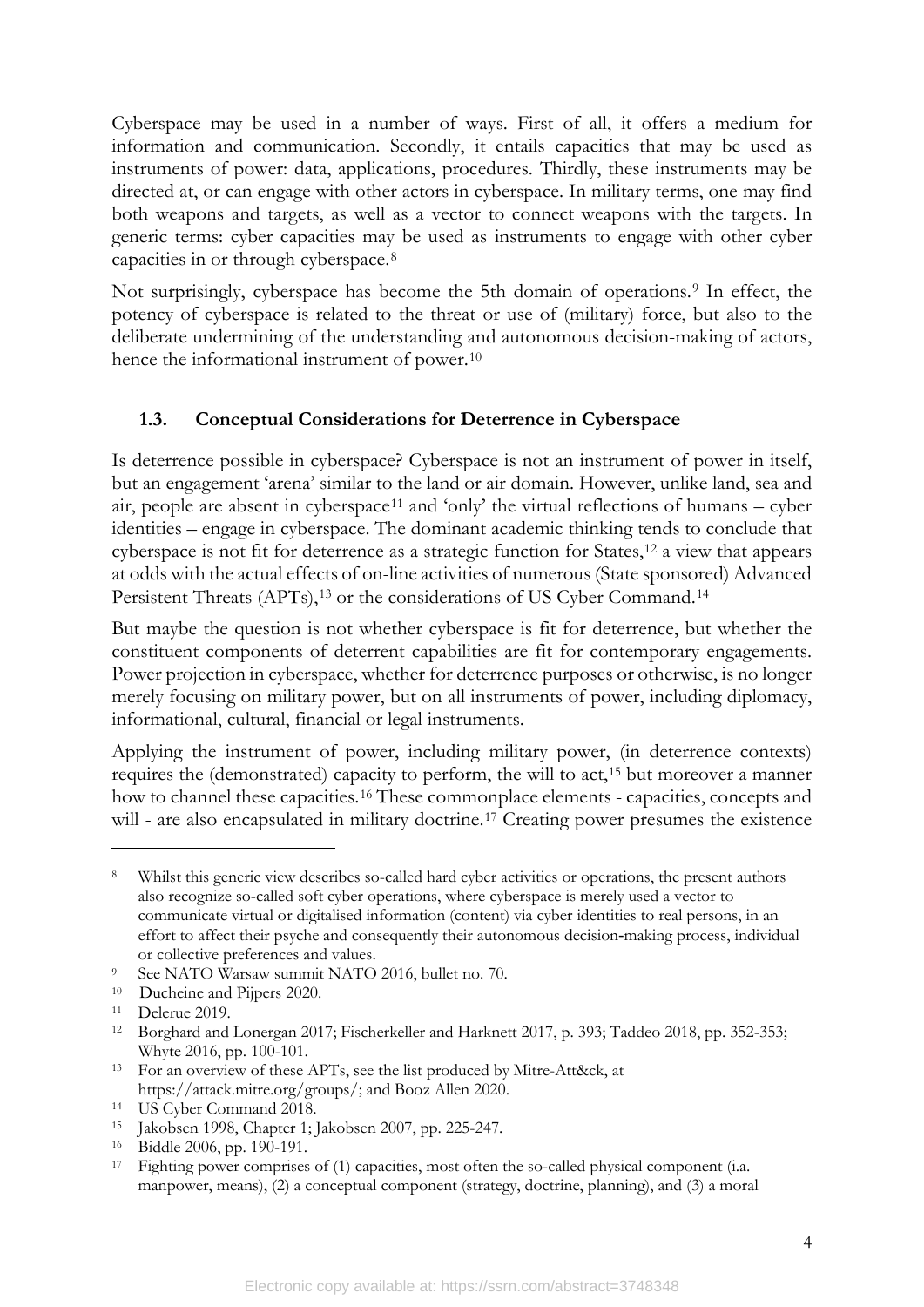and effectiveness of these three components.. In case one of these components is underdeveloped or not in place, power fails.

For democratic states, the conceptual component includes an applicable legal framework which enables the use of these power instruments. Their common values<sup>[18](#page-6-1)</sup> dictate to respect and promote international law in their international relations,<sup>[19](#page-6-2)</sup> and respect for law in general when interacting with non-state actors.

This legal framework however, is an area that seems undervalued and less researched, at least in war studies and security studies, despite the fact that the legal framework is a crucial element of the conceptual component for (deterrence) operations in cyberspace or any physical domain. For the purpose of this treatise, the legal framework is considered an integral part of the holistic approach towards deterrence in operations as it should be when conducting research in these areas. Therefore, States will need to organise and structure their legal and institutional framework in order to deter others from engaging, threatening or attacking vital interests, in or through cyberspace.

#### <span id="page-6-0"></span>**1.4. Aims and Structure**

The primary aim is to supplement the conceptual component of power by adding a concise legal framework for the use of all power instruments, be they military or otherwise, classic or modern. The approach taken departs from the premise that when the legal framework is not in place or underdeveloped, the conceptual component of power is flawed which in turn will have deteriorating impact on power itself. E.g. when, offensive cyber capabilities are in place, but actual legal bases haven't been analysed, realistic decision-making procedures are lacking, or competent bodies authorising the use of capabilities in response of threats haven't been designated, deterrence by punishment is illusive. For deterrence to be effective, credibility and clear communication demonstrating the will and ability to use capabilities is essential. Hence, without a legal framework in place, a deterrence strategy, with whatever means, will not be effective.

While such a framework is essential for the employment of all instruments of power, and certainly in a context of cross domain deterrence, this chapter focuses on the nexus of deterrence and cyberattacks. Taking deterrence against cyber threats as a case, a succinct matrix of options will be presented serving as a conceptual component to generate capabilities to dissuade opponents, offering insight in the available legal bases for each of the power instruments, recognizing the different faces or modalities that may be envisioned. Although at first glance, this approach may appear to focus on deterrence by punishment, it will become evident that deterrence by norms and/or entanglement may also be of relevance.[20](#page-6-3)

In addition, to the legal basis, other institutional elements, such as governance issues, will be addressed, involving questions such as 'who has the authority to decide to make use of

component (will, resilience, determination). See: NATO 2017, p. 1-16; UK Ministry of Defence 2017 p. 3-2; NL Defence Staff 2019, pp. 66 ff; Applied in Ducheine and Van Haaster 2014, p. 305.

<span id="page-6-1"></span><sup>&</sup>lt;sup>18</sup> See e.g. the Preamble to the Treaty of the European Union (6 October 2012); and the Preamble to the NATO Treaty (4 April 1949).

<span id="page-6-2"></span><sup>&</sup>lt;sup>19</sup> See e.g. the Preamble to the Charter of the United Nations (26 June 1945); and the Netherlands' position as expressed in *Parliamentary Papers II*, 2006-2007, 29 521 no. 41.

<span id="page-6-3"></span><sup>20</sup> Nye Jr 2016 pp. 58-62.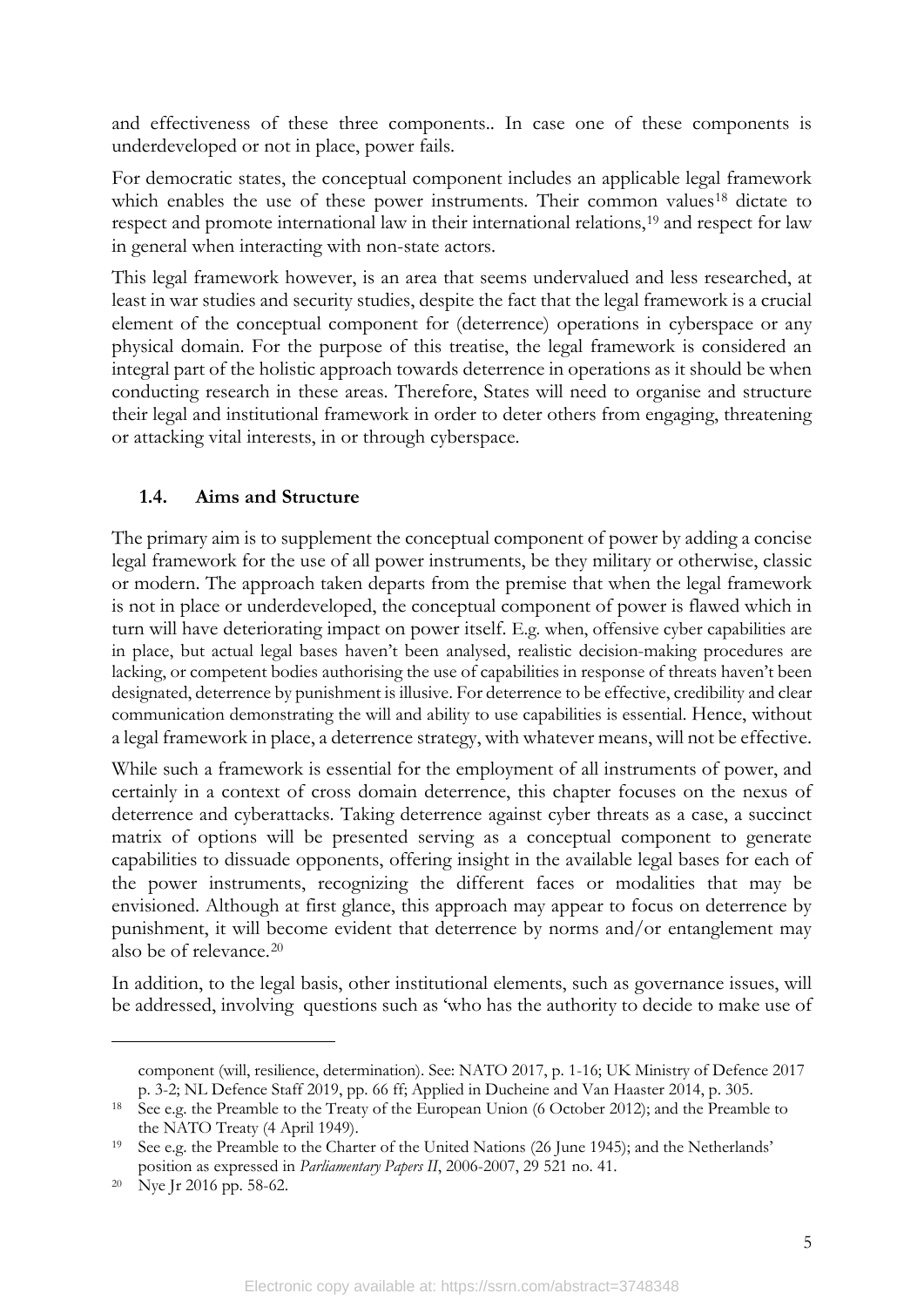the instrument', who is responsible for the execution, who is accountable (for what part), how is oversight guaranteed, will be (briefly) addressed. As Jakobsen argued, effective coercion requires the demonstrated ability to quickly generate coercive power. Having thought through the appropriate governance framework is instrumental to that. To this end, the situation in the Netherlands' national legal framework will be used as a demonstration using so-called vignettes.<sup>[21](#page-7-1)</sup>

Combining the international legal bases with the applicable national institutional or governance framework for the use of power instruments, also serves as a demonstration explaining the legal framework outside threats in cyberspace. In fact, it is argued, that the core of this legal framework may be used to prepare for deterrence in cross domain or full dimension situations. Hence, deterrence against opponents using military, economic or other threats, may benefit from this contribution supplementing or reinforcing the conceptual component of deterring power.

This chapter first briefly sets out the instruments of power (Sect. 2). Secondly, the components of power and the legal framework as a conceptual element therein are covered (Sect. 3). Next, the legal framework itself is analysed in two parts: the legal bases (Sect. 4) building on international law and other relevant elements (Sect. 5) building on the Netherlands' institutional arrangements, after which a matrix is presented offering legal options related to the instruments of power (Sect. 6)

#### <span id="page-7-0"></span>**2. Power Instruments**

Power instruments are often briefly summarized as DIME: diplomacy, information, military, economy.[22](#page-7-2) In deterrence literature the military and diplomatic instruments have been dominant in the past. However, contemporary strategic theorists increasingly make use of concepts such as hybrid threats, unrestricted warfare, grey zone activities, information warfare, financial or economic warfare, cultural, ideological, political, virtual and cyber warfare. Other instruments, such as financial, intelligence, legal,<sup>[23](#page-7-3)</sup> or culture and knowledge, might be added,<sup>[24](#page-7-4)</sup> to fully grasp the instruments used to exert power in today's geopolitical arena.

Diplomacy is linked to foreign relations, it is generally about communicating and advocating national or international interests and values. Diplomacy gets a face through the work of diplomats, international governmental organisations but also through international agreements, resolutions, cooperation, coordination, norm development, alliances, treaties, customary law and soft law.[25](#page-7-5) The military instrument, armed forces, may

<span id="page-7-1"></span><sup>21</sup> As States will have different institutional and constitutional arrangements, this part of the legal framework using the Netherlands as a case in fact, serves as a demonstration.

<span id="page-7-2"></span><sup>22</sup> Mann 2013, p. 502; Schroeder 2005, p. 2; UK Ministry of Defence 2011, pp. 1-6; US Joint Chiefs of Staff 2013, p. I-12.

<span id="page-7-3"></span><sup>23</sup> Van Haaster 2019, p. 64; Rodriguez ea 2020.

<span id="page-7-4"></span><sup>24</sup> Nye Jr 2013, pp. 7-10.

<span id="page-7-5"></span><sup>&</sup>lt;sup>25</sup> See e.g. the Group of Governmental Experts on Advancing responsible State behaviour in cyberspace in the context of international security (UNGGE) at <https://www.un.org/disarmament/group-of-governmental-experts/>; and the Open-Ended Working Group on Developments in the Field of ICTs in the Context of International Security (OEWG), at <https://www.un.org/disarmament/open-ended-working-group/>.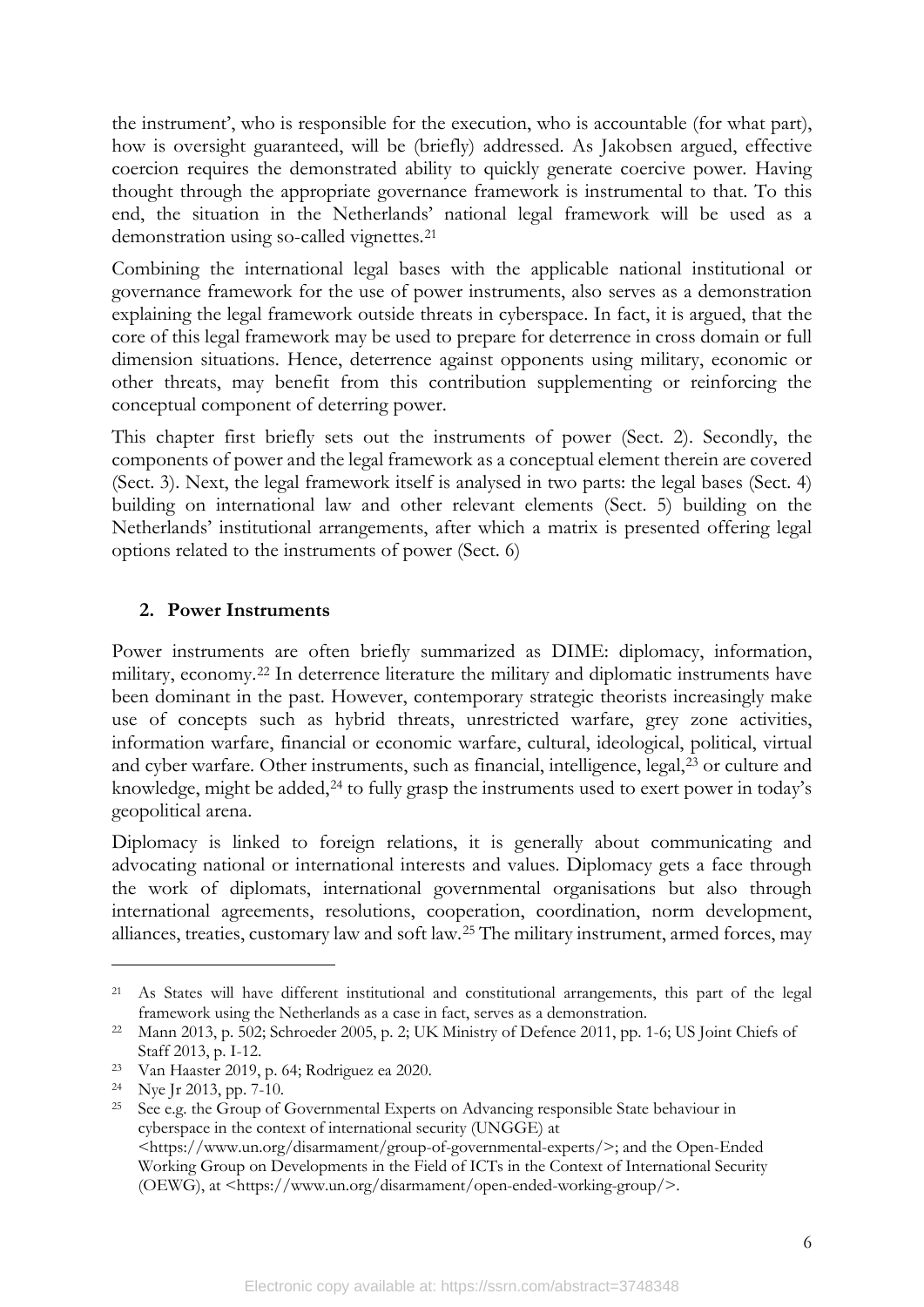be used in various ways, from (treaty based or ad hoc) peaceful cooperation based on shared values and norms, to armed conflict. The modalities used, the means and methods, may range from classic physical weaponry, to non-kinetic<sup>[26](#page-8-1)</sup> (e.g. training and advisory capacity)[27](#page-8-2) and new information related capabilities, including hard and soft cyber operations.[28](#page-8-3)

<span id="page-8-0"></span>Economic power, as an instrument may also take various shapes, ranging from consensual (loans) to compulsory (sanctions),<sup>[29](#page-8-4)</sup> and can be enlarged with the financial instrument of power. It covers both passive elements, e.g. a State's macro-economic characteristics as well as active measures (assets freeze, investments, etc.). On the institutional side, international economic relations, such as common markets, with its mechanisms and procedures in place, would be another facet.

Next to classic DIME instruments, others come to the fore: culture as a (soft) power element is often seen in action,<sup>[30](#page-8-5)</sup> expressions of which are Radio Free Europe, China's Confucius institutes,[31](#page-8-6) Soros' Open Society Foundation.[32](#page-8-7) Lawfare, law used strategically as an alternative for the military instrument<sup>[33](#page-8-8)</sup> in conflict situations,<sup>[34](#page-8-9)</sup> is used in legal action: e.g. the US' indictments of foreign cyber operators,<sup>[35](#page-8-10)</sup> or litigation between States.<sup>[36](#page-8-11)</sup>

Last but certainly not least, information as a power instrument – including intelligence – can be understood in several ways. First of all, it involves the relative value of information sources itself, whether physical, cognitive or virtual.[37](#page-8-12) These sources may be observed by men and/or machine, upon which understanding and decision-making are based.[38](#page-8-13) Large data sets containing personal information related to (large) groups, or traffic data, are also examples of power resources. This substantive facet may be used to affect other actors, e.g. through marketing.[39](#page-8-14) Secondly, it entails structures to communicate, both in terms of procedures and as a medium or vector. This could be the world wide web as part of cyberspace, or the internet and the dark web. (Entry) control over these structures, may be used to exert power. One may think of communication channels (old media), Great Firewalls, but also Internet Exchanges, 5G networks, the glass fibre cable network covering the globe, satellites offering mobile internet to places without physical (cable) connectivity. Thirdly, institutions overseeing, designing, contributing to the flow of information may

<span id="page-8-8"></span><sup>33</sup> Sari 2020.

<span id="page-8-1"></span><sup>26</sup> Ducheine 2015a.

<span id="page-8-2"></span><sup>27</sup> Wiltenburg 2019.

<span id="page-8-3"></span><sup>28</sup> Ducheine, Van Haaster and Van Harskamp 2017.

<span id="page-8-4"></span><sup>29</sup> Giumelli 2017.

<span id="page-8-5"></span><sup>30</sup> Nye Jr. 2013, pp. 10-14.

<span id="page-8-6"></span><sup>31</sup> Young 2009; Łoś 2019.

<span id="page-8-7"></span><sup>32</sup> See [<https://www.opensocietyfoundations.org/who-we-are>](https://www.opensocietyfoundations.org/who-we-are).

<span id="page-8-9"></span><sup>34</sup> Voetelink 2017.

<span id="page-8-10"></span><sup>35</sup> See i.a. US DOJ 2018b (GRU Indictment) and 2018a (IRA Indictment); New York Times 2018; New York Times, 2019; Bellinger 2020.

<span id="page-8-11"></span><sup>36</sup> ICJ, Military and Paramilitary Activities in and against Nicaragua (Nicaragua v. United States of America), Judgment (Merits), [1986] ICJ Rep 14, 27 June 1986; ICJ, Legality of the Threat or Use of Nuclear Weapons, Advisory Opinion, [1996] ICJ Rep 226, 8 July 1996.

<span id="page-8-12"></span><sup>37</sup> See UK Ministry of Defence 2010, p. 2-5; and *supra* [n 28.](#page-8-0) 38 See *supra* n [28.](#page-8-0)

<span id="page-8-13"></span>

<span id="page-8-14"></span><sup>&</sup>lt;sup>39</sup> In the terminology used by Bets & Stevens 2011: compulsory power. See the four categories by Barnett and Duvall 2005, p. 43: compulsory, structural, institutional and productive power.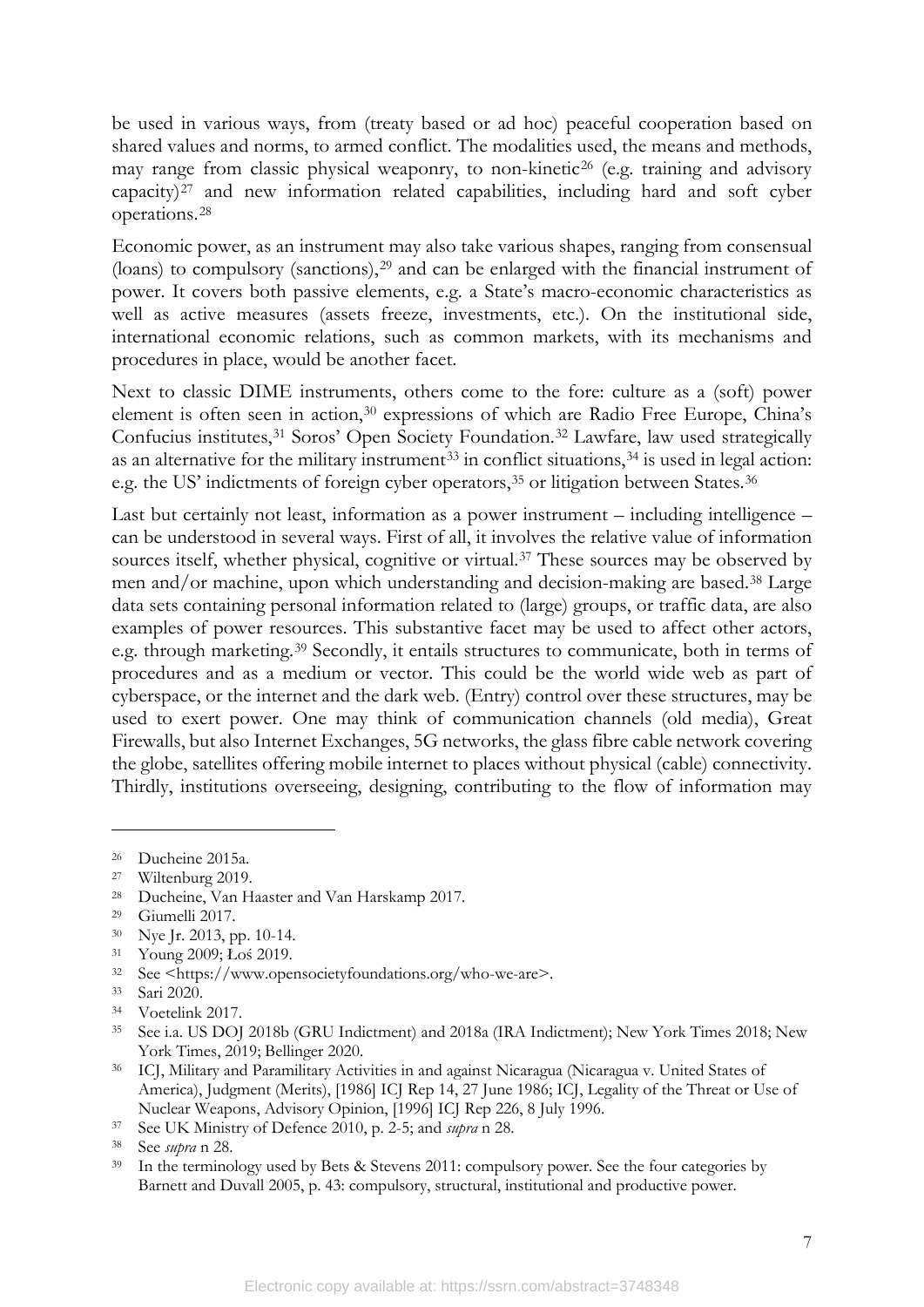offer a powerbase as well, e.g. the Internet Corporation for Assigned Names and Numbers (ICANN), or the Internet Engineering Task Force. Fourthly, information has a productive aspect as well: to generate debate, to reproduce and reinforce discourse or messaging, to construct and disseminate new information, whether malevolent or benevolent. Consider the (alleged) role of Facebook, Twitter, WikiLeaks in elections, or ordinary marketing.[40](#page-9-1) As demonstrated, cyberspace is used to gather, transfer, handle and produce information, whilst virtual information (i.e. data, software, protocols) is also used as an instrument, as a vector and as a target to generate effects.

#### <span id="page-9-0"></span>**3. The Underrated Conceptual Component: Legal Framework**

*The commonplace understanding of power is as a capacity or attribute with which an actor is endowed, or as a resource to be exploited to achieve particular end.* David Betz & Tom Stevens

Power, described by Betz and Stevens,<sup>[41](#page-9-2)</sup> may be applied to promote and to protect the vital interests of States.[42](#page-9-3) As described in Section X.1.3 and mindful of earlier academic and doctrinal work,[43](#page-9-4) power requires (1) capacities, most often the so-called physical components (i.a. manpower, means), (2) a conceptual component (strategy, doctrine, planning), and (3) a moral component (will, resilience, determination) to ensure effectiveness, and thus to be regarded a capability.[44](#page-9-5) Power requires instruments, capacities, that may only be effective when 'unlocked' through strategy.[45](#page-9-6)

<span id="page-9-8"></span>One essential part of the conceptual component, embedded in strategic notions, democratic principles and procedures, is the legal framework accompanying the foreseeable use of power instruments. In democratic rule-of-law States, the principles of legality demand that the use of power (instruments) by States must be based on such a legal framework. A first element in this legal framework is the legal basis for the legitimate employment of power instruments.<sup>[46](#page-9-7)</sup> In addition, the legal framework, will also entail decision-making procedures describing the (legal and political) authority for the decision

<span id="page-9-1"></span><sup>&</sup>lt;sup>40</sup> It is signalling that the seven largest publicly traded companies having the greatest market capitalization, are ICT companies (Microsoft, Apple, Amazon, Alphabet, Alibaba, Facebook, Tencent). As on 31 March 2020. Market capitalization is calculated from the share price (as recorded on selected day) multiplied by the number of outstanding shares. See Van Haaster 2019, p. 78, based on the Financial Times Global 500.

<span id="page-9-2"></span><sup>41</sup> Betz and Stevens 2011, p. 42.

<span id="page-9-3"></span><sup>42</sup> See *supra* n [10,](#page-5-11) p. 8.

<span id="page-9-4"></span><sup>43</sup> See Jakobsen 2011; NL Defence Staff 2019.

<span id="page-9-5"></span><sup>44</sup> The difference between *capacities* and *capabilities* is essential in this contribution. See by analogy NDD 2019, p. 66: "Fighting power is the ability to conduct military operations in an optimum NDD cohesive totality of functionalities and components. It is more than just the availability of means (capacities); there must also be the willingness and ability to deploy these means (capability). If this is properly developed, it then becomes fighting power, and capacities are elevated to capabilities."

<span id="page-9-6"></span><sup>45</sup> Betz and Stevens 2011, p. 40: "strategy is the art of unlocking the power inherent in national capacities to effect outcomes in the national interest in contest with other strategists acting in their own national interests".

<span id="page-9-7"></span><sup>46</sup> Ducheine and Pouw 2009; Ducheine and Pouw 2012a.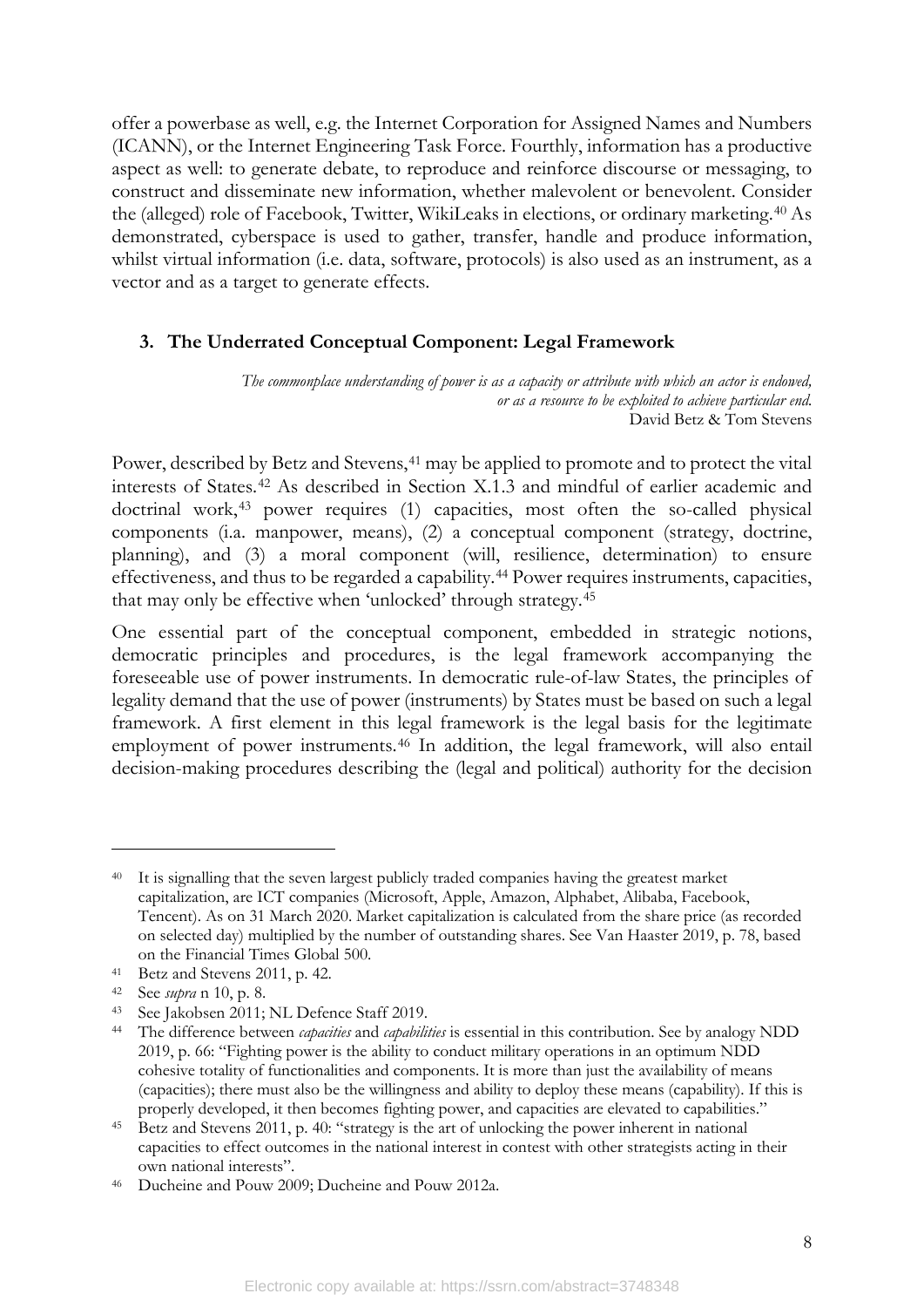to use the designated assets,<sup>[47](#page-10-2)</sup> the applicable legal regimes when these assets are used (i.a. rules of engagement), <sup>[48](#page-10-3)</sup> and accountability and oversight mechanisms. <sup>[49](#page-10-4)</sup>

#### <span id="page-10-13"></span><span id="page-10-12"></span><span id="page-10-11"></span><span id="page-10-0"></span>**4. Legal Bases**

Without a proper legal bases international action, law abiding, and legitimacy seeking States run the risk of producing (or threatening with) non-credible, thus non-deterrent action. Within the limits posed by international law, States are permitted to use power instruments in their international relations. When the use of these instruments falls short of the threshold on the use of force as defined in Article  $2(4)$  of the UN Charter,<sup>[50](#page-10-5)</sup> interstate action is governed by the general principles of territorial sovereignty,<sup>[51](#page-10-6)</sup> and respect for the political independence and territorial integrity, and inviolability of States.<sup>[52](#page-10-7)</sup>

Within this international law framework, various bases for non-forceful and forceful action indeed exist. The legal bases for *non-forceful action* (e.g. economic sanctions, or declaring diplomats *persona non grata*) are an essential part of the conceptual component as it offers three legitimate avenues for interaction with other States (and non-state actors). As States will generally seek to secure the (perceived) legitimacy of their acts, they will offer some form of clarification for non-consensual behaviour. Most often, these clarifications, or in other terms, legal bases, will be based on in the international law phenomena such as retorsion, countermeasures, or a plea of necessity.

Though the use of force itself is forbidden, international law relevant to interstate force, the *jus ad bellum*, offers another three exceptions to this rule that provide a legal basis for *forceful* (individual or collective) actions:<sup>[53](#page-10-8)</sup> consent,<sup>[54](#page-10-9)</sup> UN Security Council authorization, or self-defence (see below).<sup>[55](#page-10-10)</sup> The legitimacy of these actions strengthens the conceptual component of power as it invigorates the normative justification for the action and moreover, it enhances the will the act. The various legal bases for response action will be described below.

## <span id="page-10-1"></span>**4.1. Consent**

Paradoxically as it may seem when considering deterrent capabilities, in some cases States might rely on a consensual basis to make use of its power instruments in international

9

<span id="page-10-2"></span><sup>47</sup> Ducheine, Arnold and Pijpers 2020.

<span id="page-10-3"></span><sup>48</sup> See e.g. Ducheine and Pouw 2009; Ducheine & Pouw 2012b.

<span id="page-10-4"></span><sup>49</sup> Ducheine, Van der Meulen and Moelker 2010.

<span id="page-10-5"></span><sup>50</sup> Article 2(4) UN Charter: "All Members shall refrain in their international relations from the threat or use of force against the territorial integrity or political independence of any state, or in any other manner inconsistent with the Purposes of the United Nations."

<span id="page-10-6"></span><sup>51</sup> On this principle in cyberspace: Ziolkowski 2013, and Pirker 2013. See also Tallinn Manual 2013, Rule 4.

<span id="page-10-7"></span><sup>52</sup> On this principle in cyberspace: Gill 2013.

<span id="page-10-8"></span><sup>53</sup> *Argumentum a maiore ad minus*.

<span id="page-10-9"></span><sup>54</sup> See e.g. the Tallinn Manual 2013, Rule 1, para. 8, following the notion of sovereignty, States 'may consent to cyber operations conducted from its territory or to remote cyber operations involving cyber infrastructure that is located on its territory'.

<span id="page-10-10"></span><sup>55</sup> See e.g. Gill and Fleck 2015, Part II.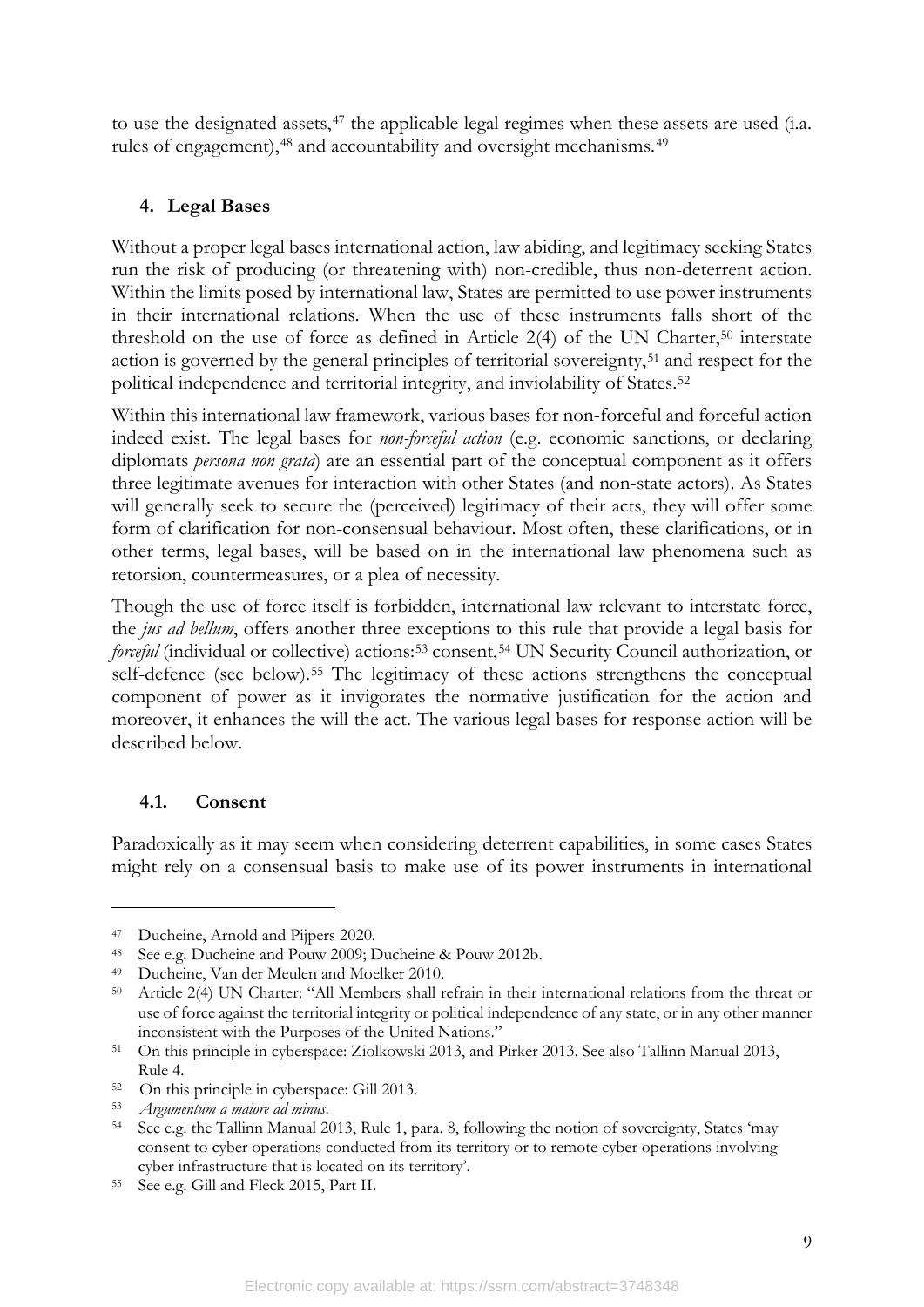<span id="page-11-9"></span>relations. This could be both non-forceful and forceful. International law enforcement cooperation might for instance provide for extraterritorial enforcement mechanisms,<sup>[56](#page-11-1)</sup> enabling States e.g. to locate or attribute threats. When this information is made public, it could contribute to the legitimacy of the use of other instruments and modalities. A consensual basis could also be envisioned through treaty-based conflict-resolution or enforcement mechanisms, for which the treaty provides. For example, through international law enforcement cooperation to obtain forensic evidence from a foreign internet service provider's cloud server. Another example could be a Status of Forces Agreement, enabling armed forces operating abroad, to act in designated ways in response of e.g. threats to its forces.[57](#page-11-2)

#### <span id="page-11-10"></span><span id="page-11-0"></span>**4.2. Retorsion**

A second basis States might select is retorsion which is defined as unfriendly, but internationally lawful acts, that do not require a prior violation of international law per se.<sup>[58](#page-11-3)</sup> Unfriendly refers to the fact that retorsion is "wrongful not in the legal but only in the political or moral sense, or a simple discourtesy".[59](#page-11-4) Retorsion may be used to enforce (international) law, in case the triggering act was indeed a violation of the law. It may also be used to enforce soft law arrangements.<sup>[60](#page-11-5)</sup> Notwithstanding its use in interstate relations, retorsion can also be used by and against qualified international organizations.<sup>[61](#page-11-6)</sup>

State practice presents a great variety of measures of retorsion: each legislative, executive, administrative, etcetera measure that is permissible under international law and that "seems suitable to a State to redress the unwelcome, unfriendly, or illegal behaviour of another State".<sup>[62](#page-11-7)</sup> Common forms can be found within various power instruments: protest; cancelling State visits; denying ships access to ports or to the exclusive economic zone; summoning ambassadors; declaring diplomats persona non grata;<sup>[63](#page-11-8)</sup> "downgrading diplomatic intercourse to the technical level; recalling ambassadors for consultations of indefinite duration; severing diplomatic relations; terminating the payment of development

<span id="page-11-1"></span><sup>56</sup> Ducheine 2015b, p. 469: "Cross-border law enforcement responding to illegal (cyber) activity could be undertaken with respect to the territorial sovereignty of other States with the consent of that State", with reference to Gill 2013, p. 229.

<span id="page-11-2"></span><sup>57</sup> See Boddens Hosang 2015; and Voetelink 2015.

<span id="page-11-3"></span><sup>58</sup> Max Planck Encyclopedia of Public International Law [MPEPIL]. Based on the Articles on State responsibility, chapeau to Chapter II of Part 3, para. 3. of the Commentary.

<span id="page-11-4"></span><sup>59</sup> MPEPIL, para 2. As stressed by (inter alia) the Netherlands' Cabinet: "This option is therefore always available to states that wish to respond to undesirable conduct by another state, because it is a lawful exercise of a state's sovereign powers. States are free to take these kinds of measures as long they remain within the bounds of their obligations under international law." See *Parliamentary Papers II* (House of Representatives) 2018-2019, 33 649, no. 47 (annex), p. 7. Via <https://www.government.nl/ministries/ministry-of-foreign-affairs/documents/parliamentary-

<span id="page-11-5"></span>documents/2019/09/26/letter-to-the-parliament-on-the-international-legal-order-in-cyberspace>. <sup>60</sup> Soft law being non-binding international arrangements, see MPEFIL, para 37: "a complex of norms lacking binding force, but producing significant legal effects nevertheless".

<span id="page-11-6"></span><sup>&</sup>lt;sup>61</sup> To the extent that the latter have international legal personality and the capacity to act in the international sphere, see: MPEPIL, para 1.

<span id="page-11-7"></span><sup>62</sup> MPEPIL, para 10.

<span id="page-11-8"></span><sup>63</sup> As was the case in response to Russia's meddling with the 2016 US Presidential elections, see: US White House 2016; Sanger 2016.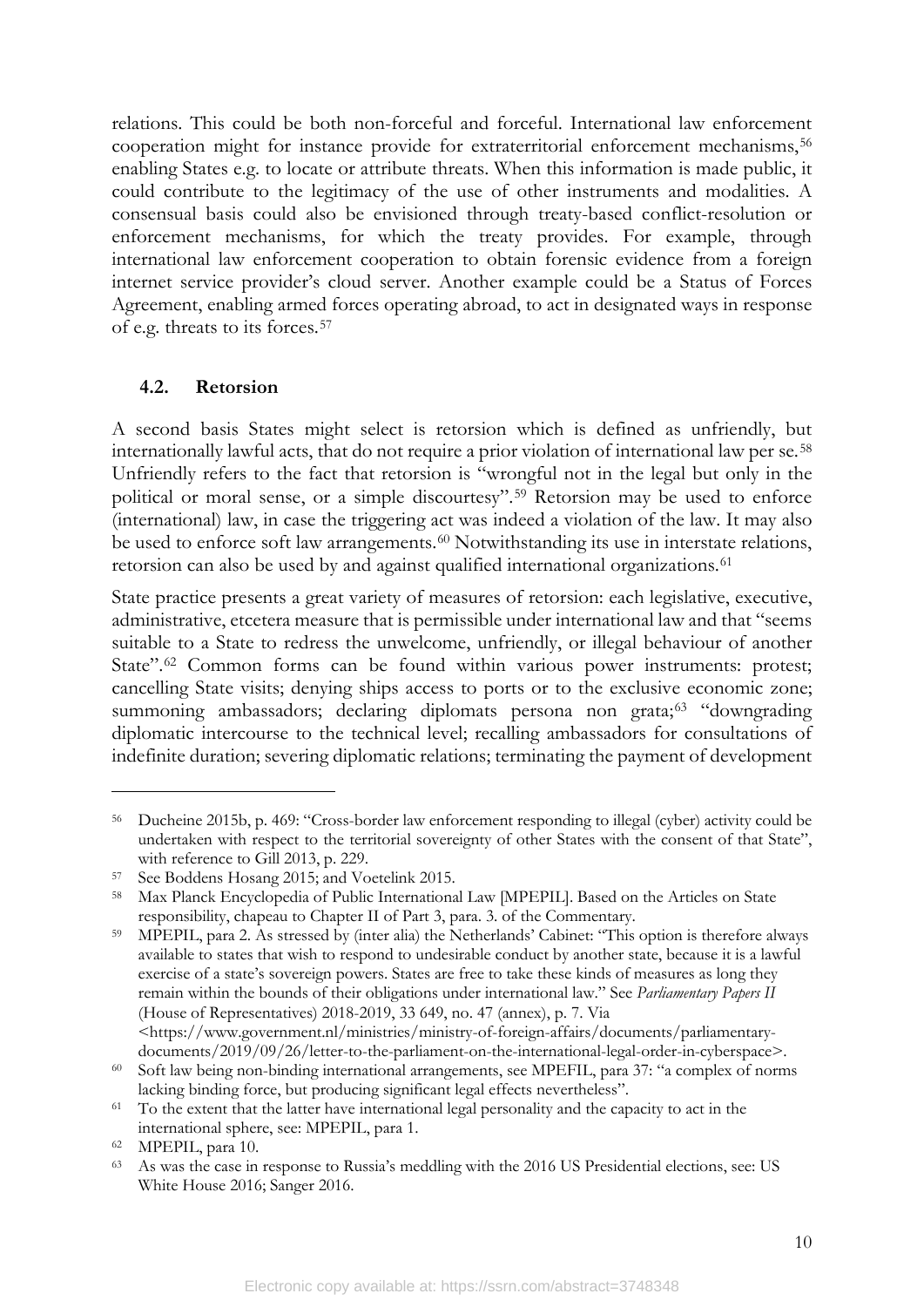aid or the provision of military assistance; unilaterally imposing legally permissible economic sanctions such as an arms embargo; [..] suspending, terminating, or refusing to prolong a treaty; and withdrawing from an international organization in order to protest this organization's political activities."[64](#page-12-1)

Retorsion by using cyber capabilities would be an option in a response to unfriendly (or unlawful) acts by other States,<sup>[65](#page-12-2)</sup> e.g. by "limiting or cutting off the other state's access to servers or other digital infrastructure in its territory",<sup>[66](#page-12-3)</sup> or by "misleading a prospective intervening party by providing it with bogus or useless information or otherwise diverting cyber break-ins from their intended targets".[67](#page-12-4)

#### <span id="page-12-0"></span>**4.3. Countermeasures**

A third basis for response options consists of threatening or taking countermeasures. This involves actions taken in response to another State's violation of international law.[68](#page-12-5) They may be defined as "pacific unilateral reactions which are intrinsically unlawful, which are adopted by one or more States against another State, when the former considers that the latter has committed an internationally wrongful act which could justify such a reaction".<sup>[69](#page-12-6)</sup> Countermeasures are used to induce compliance (and enforcement) of international legal obligations.

Unlike retorsion, countermeasures interfere with the target State's international legal rights, and are therefore subject to preconditions.<sup>[70](#page-12-7)</sup> They require  $(1)$  a prior internationally wrongful act that (2) can be attributed to a State; (3) with the sole purpose to induce the wrongdoer's compliance; (4) they are limited to non-forceful and proportionate actions only; and (5) a prior demand to the wrongdoer is required.[71](#page-12-8) Finally, (6) countermeasures are not allowed once the unlawful act has ceased.[72](#page-12-9)

In terms of responding to prior cyber incidents that violate international law, countermeasures could be used to actively hack back when the location of the infrastructure is known, e.g. the GRU headquarters, to stop the violation,[73](#page-12-10) or to initiate action against States that should have acted to stop their infrastructure from being to for the violation, but are not willing to do so.<sup>[74](#page-12-11)</sup>

<span id="page-12-1"></span><sup>64</sup> MPEPIL, para 10.

<span id="page-12-2"></span><sup>65</sup> Gill 2013, p. 230 and the accompanying notes; and Gill 1992, p. 105.

<span id="page-12-3"></span><sup>66</sup> *Parliamentary Papers II* (House of Representatives) 2018-2019, 33 649, no. 47 (Annex), p. 7, stressing: "provided the countries in question have not concluded a treaty on mutual access to digital infrastructure in each other's territory".

<span id="page-12-4"></span><sup>67</sup> Gill 2013, p. 236.

<span id="page-12-5"></span><sup>68</sup> Schmitt 2014a.

<span id="page-12-6"></span><sup>69</sup> Geiss and Lahmann 2013, p. 629.

<span id="page-12-7"></span><sup>70</sup> Schmitt 2013b, p. 678; Tallinn Manual 2013, Rule 9; also *Parliamentary Papers* II, House of Representatives, 2010-2011, 32 500 V, no. 166, p. 2.

<span id="page-12-8"></span><sup>71</sup> See *supra* n [56,](#page-11-9) p. 470.

<span id="page-12-9"></span><sup>72</sup> Geiss and Lahmann 2013, p. 638.

<span id="page-12-10"></span><sup>73</sup> *Parliamentary Papers II* (House of Representatives) 2018-2019, 33 649, no. 47 (annex), p. 7: "a cyber operation could be launched to shut down networks or systems that another state is using for a cyberattack". The 'GRU' is the military intelligence service of the Russian Federation.

<span id="page-12-11"></span><sup>74</sup> See the debate covered in the commentaries to Rule 20-25 in the Tallinn Manual 2.0 2017.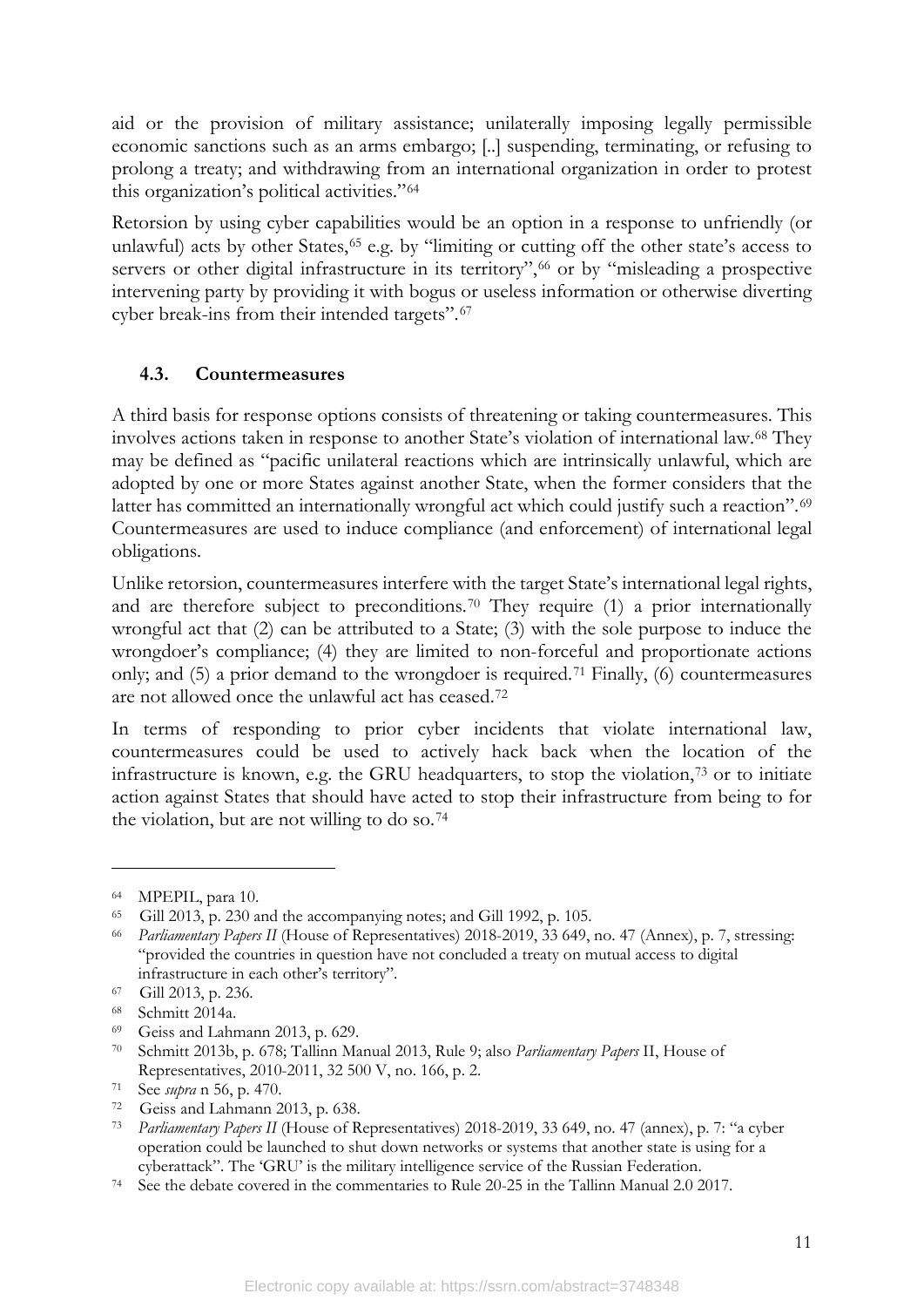#### <span id="page-13-0"></span>**4.4. Plea of necessity**

In addition, States facing 'grave and imminent peril' to its 'essential interests' might, when the strict conditions are met, rely on a plea of necessity in response. Unlike countermeasures, action based on this plea does not require a prior internationally wrongful act to which it is responding, and the author responsible for this act to could – next to States – also be a non-state or an unknown entity.[75](#page-13-2) Once again, the preconditions are very strict. The threshold is high, as it requires (1) a situation of 'grave and imminent peril' to (2) 'essential interests' of the victim State.[76](#page-13-3) Moreover, action may (3) not involve the use of force,[77](#page-13-4) should be (4) proportional, and it (5) requires attribution to the author of the (threatening) act who should be (6) addressed first ordering him/her to desist.

The crucial notion of essential interests of States is "vague in international law".[78](#page-13-5) What is essential, is contextual and will depend from State to State. Grave and imminent peril to a State's essential interest, refers to actual harm and to threats: "the damage does not already have to have taken place, but it must be imminent and objectively verifiable".[79](#page-13-6) Moreover, damage caused or threatened could be physical or non-physical, e.g. "situations in which virtually the entire internet is rendered inaccessible or where there are severe shocks to the financial markets" could be viewed as cases in which necessity may be invoked.[80](#page-13-7) Alongside the strict conditions, the plea also gives leeway, as "establishing the existence of a situation of necessity does not require a State to determine the precise origin of the damage or whether another State can be held responsible for it."[81](#page-13-8) Nevertheless, the necessity may only be invoked when no "no other real possibility of taking action to address the damage caused or threatened, and provided there is no interference with the essential interests" of other States "or of the international community as a whole".[82](#page-13-9)

In terms of cyberspace, closing down an intrusive cyber operation (e.g. ransomware) against central medical infrastructure or key financial technology (e.g. iDeal) caused by cyber criminals operating from an unknown jurisdiction so that international law enforcement cooperation is futile, could be a scenario to be used.

## <span id="page-13-1"></span>**4.5. Self-Defence**

Next to retorsion, countermeasures and a plea of necessity, States may in extreme situations of an armed attack, resort to yet another self-help mechanism: self-defence.[83](#page-13-10)

<span id="page-13-2"></span><sup>75</sup> Schmitt 2014b; Geiss and Lahmann 2013. Tallinn Manual 2.0 2017, Rule 26.

<span id="page-13-3"></span><sup>76</sup> Schmitt 2014b; Schmitt 2013, p. 663: "In the cyber context, the plea of necessity is most likely relevant when cyber operations threaten the operation of critical cyber infrastructure."

<span id="page-13-4"></span><sup>77</sup> See *supra* n. [56,](#page-11-9) p. 470.

<span id="page-13-5"></span><sup>78</sup> Tallinn Manual 2.0 2017, p. 135.

<span id="page-13-6"></span><sup>79</sup> *Parliamentary Papers II* (House of Representatives) 2018-2019, 33 649, no. 47 (annex), p. 8.

<span id="page-13-7"></span><sup>80</sup> *Parliamentary Papers II* (House of Representatives) 2018-2019, 33 649, no. 47 (annex), p. 8.

<span id="page-13-8"></span><sup>81</sup> *Parliamentary Papers II* (House of Representatives) 2018-2019, 33 649, no. 47 (annex), p. 8.

<span id="page-13-9"></span><sup>82</sup> *Parliamentary Papers II* (House of Representatives) 2018-2019, 33 649, no. 47 (annex), p. 8.

<span id="page-13-10"></span><sup>83</sup> See *supra* n [56,](#page-11-9) p. 472, Rule 23.05. For more details on self-defence: Gill 2015, esp. pp. 214 – 216; and Gill and Ducheine 2015; Gill and Ducheine 2012, p. 443. See also Tallinn Manual 2013, Rules 13–17.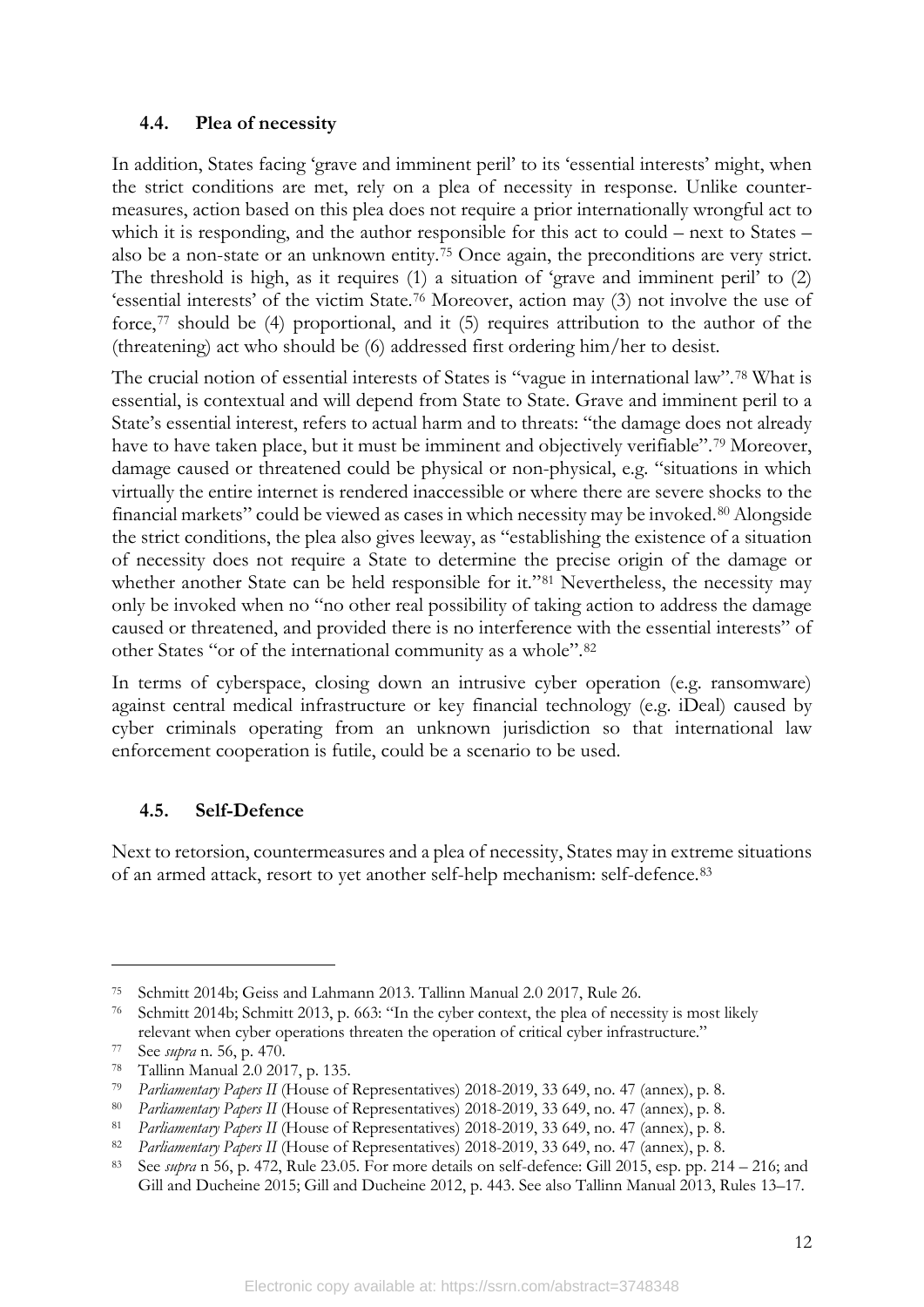Before the terrorist attacks of 2001, international law accepted that States that are the victim of violent activities that reach the threshold of an armed attack,<sup>[84](#page-14-0)</sup> may respond with lawful measures of self-defence against the author(s) of that armed attack, "provided it does so in conformity with the other material (necessity and proportionality)<sup>[85](#page-14-1)</sup> and procedural requirements of exercising self-defence (reporting to the Security Council).["86](#page-14-2)

Whether violent activities or operations qualify as an armed attack 'depends on its scale and effects'. Based on Article 51 UN Charter and customary law, an armed attack has been defined as "a use of force which originates from outside the target State's territory, rising above the level of a small scale isolated armed incident or criminal activity, which is directed against a State's territory, its military vessels or aircraft in international sea or airspace or lawfully present on another State's territory, or in certain situations directed against its nationals located abroad."[87](#page-14-3)

Analysing its elements, an armed attack, first of all, involves the use of force, normally understood to be military force. It might be 'produced' through conventional, nuclear or other means and methods of warfare.[88](#page-14-4) Second, it requires a significant use of force, usually measured in terms of "scale and effects",[89](#page-14-5) as it is generally viewed as a more serious form of the use of force.[90](#page-14-6) Third is the transnational or cross-border aspect of an armed attack. Normally, armed attacks are conducted by the armed forces of a State, launching or conducting a military operation against targets in or belonging to another State.

In accordance with the principle of necessity, self-defence is a forceful measure of last resort, that is, when no consent could be reached, and collective enforcement measures under Chapter VII of the UN Chapter are in-effective, not feasible or not opportune. Moreover, the self-defence response should be proportional.<sup>[91](#page-14-7)</sup> In the context of this field of the *jus ad bellum*, proportionality has a distinct meaning.<sup>[92](#page-14-8)</sup> Contrary to common misunderstanding, proportionality in self-defence does *not* require a response in kind. In other words, self-defence is a proper legal bases for cross domain deterrence, as e.g. a classic armed attack could trigger a self-defence response with cyber capabilities, and vice versa, a digital armed attack could be followed by a conventional military response.

<span id="page-14-0"></span><sup>84</sup> See article 51 UN Charter. See also its customary law basis in Gill 2015, pp. 214 ff (Rule 8.02).

<span id="page-14-1"></span><sup>85</sup> See Tallinn Manual 2013, Rule 14 on necessity and proportionality.

<span id="page-14-2"></span><sup>86</sup> See *supra* n [56,](#page-11-9) p. 472.

<span id="page-14-3"></span><sup>87</sup> Gill and Ducheine 2012, p. 443. Also: Gill 2015, p. 213, Rule 8.01.

<span id="page-14-4"></span><sup>88</sup> See: ICJ, Legality of the Threat or Use of Nuclear Weapons, Advisory Opinion, [1996] ICJ Rep 226, 8 July 1996.

<span id="page-14-5"></span><sup>89</sup> CJ, *Case Concerning Military and Paramilitary Activities In and Against Nicaragua* (Nicaragua vs. United States), Merits, 27 June 1986, paragraph 195. Also: Gill 2015, p. 216, Rule 8.03: "a reasonably significant use of force".

<span id="page-14-6"></span><sup>90</sup> See Article 2(4) UN Charter.

<span id="page-14-7"></span><sup>91</sup> Gill 2015, p. 221, Rule 8.04.

<span id="page-14-8"></span><sup>&</sup>lt;sup>92</sup> Gill and Ducheine 2012, p. 450 "Proportionality in the context of self-defense refers to the requirement that measures of self-defense must not exceed those required under the circumstances to repel the attack and prevent further attacks from the same source in the proximate future and that they must be roughly commensurate to the scale and aims of the overall attack. Hence, the scale and nature of the attack will determine what is required to repel or, if necessary, over-come it and prevent a continuation". On the various meanings of proportionality, see Van den Boogaard 2019.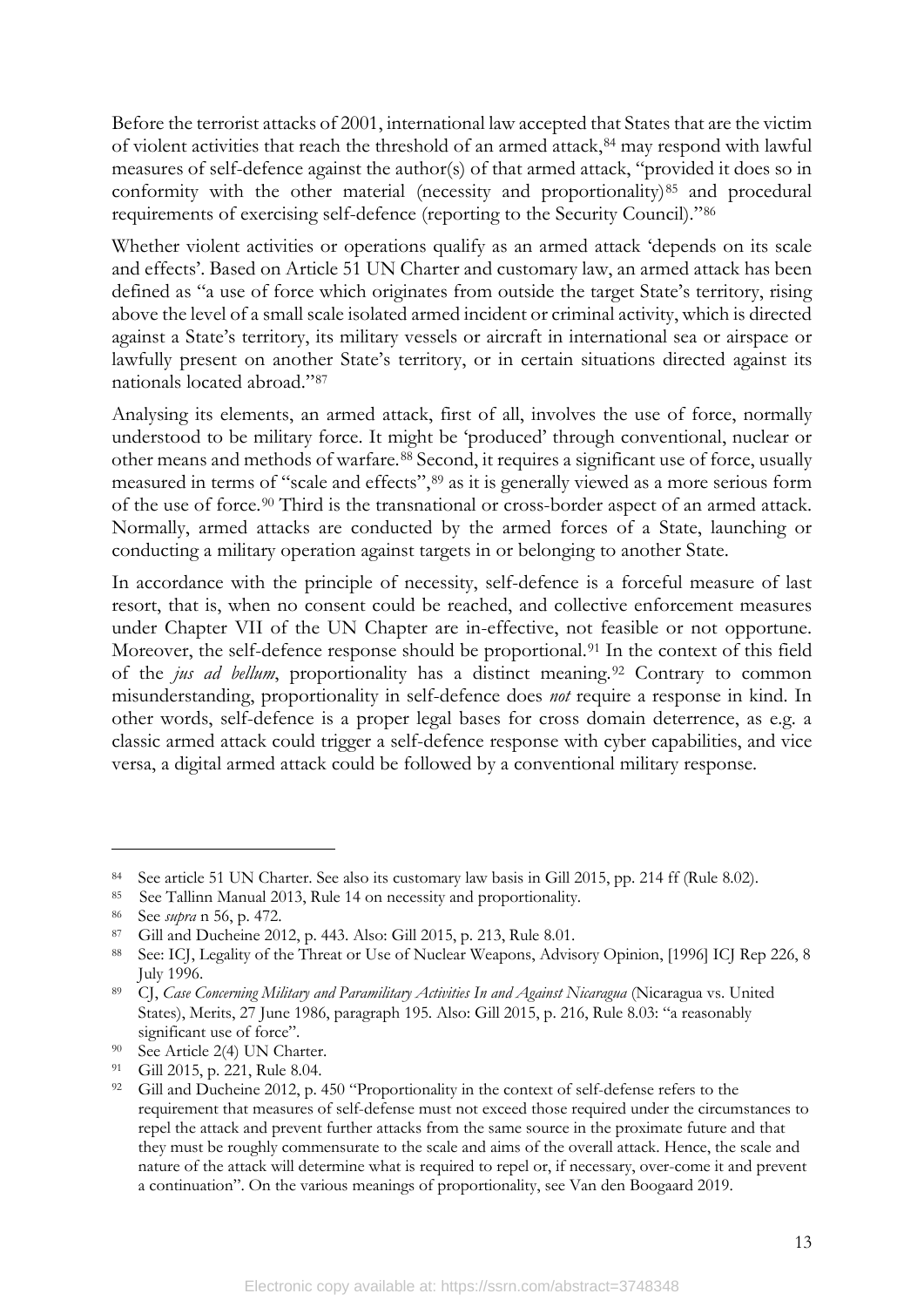#### <span id="page-15-0"></span>**4.6. Self-Defence post-2001**

The classic interpretation of an armed attack however, has evolved as a result of the 9/11 terrorist attacks against the United States, and the 2015 terrorist attacks in France, including the subsequent responses that were based on self-defence. Next to States, non-states actors potentially qualify as the author of an armed attack too.[93](#page-15-2) Moreover, an armed attack could be 'produced' or generated by non-military means and alternative methods, such as hijacked airliners. In addition, an armed attack could also comprise a series of smaller attacks, launched by a single author against the same target State, when these attacks are reasonably related in geographic and temporal terms.<sup>[94](#page-15-3)</sup> These new insights, combined with current practises in cyberspace,<sup>[95](#page-15-4)</sup> have forced States to review their security strategies and stances in international relations, including international law.

<span id="page-15-1"></span>Witnessing the interdependence of societies, economies, households and humans created through and with cyberspace, it is notable that States as well as non-state actors have proven to possess capabilities which can threaten or affect vital interests.[96](#page-15-5) As noted by Boddens Hosang and Ducheine, "launching cyber operations that potentially equal the effects of an armed attack, as was the case on 9/11, either by State or non-state actors, is not just a theoretical chance or risk."[97](#page-15-6) In recognition of this, the Netherlands<sup>[98](#page-15-7)</sup> and France, take the view that cyber-attacks could qualify as armed attack,<sup>[99](#page-15-8)</sup> including the option of purely non-physical consequences of the attack. France notes that a "cyberattack could be categorised as an armed attack if it caused substantial loss of life or considerable physical or economic damage. That would be the case of an operation in cyberspace that caused a failure of critical infrastructure with significant consequences or consequences liable to paralyse whole swathes of the country's activity, trigger technological or ecological disasters and claim numerous victims."[100](#page-15-9) The Netherlands' government, based on its advisory councils, recognizes that "disruption of the state and/or society, or a sustained attempt thereto, and not merely an impediment to or delay in the normal performance of tasks"[101](#page-15-10) could indeed qualify as an armed attack. Notably, a cyber operation targeting "the entire

<span id="page-15-3"></span><span id="page-15-2"></span><sup>&</sup>lt;sup>93</sup> See *supra* n [46.](#page-9-8)<br><sup>94</sup> Boddens Hosang and Ducheine 2020, pp. 14-15: "This would require that the series of attacks can, firstly, be attributed at all, and, secondly, be attributed to a common author. Hence, it involves (i) the capability of detecting an attack, (ii) the capability of technical or 'forensic' attribution of the attacks, and (iii) the capability of legal attribution of the attacks to a common author (operating from abroad).94 Thirdly, the series of attacks should be directed against targets in or belonging to a single State. Fourthly, the series of attacks are – somehow – related in terms of time and location. And fifthly, the series of attacks, or the attack as whole, constitutes force of sufficient gravity in terms of scale and effects as to qualify as an armed attack". Also: Gill and Ducheine 2012*.* See i.a. UN Doc. S/2001/947 (Letter dated 7 October 2001 from the Chargé d' affaires a.i. of the Permanent Mission of the United Kingdom of Great Britain and Northern Ireland to the United Nations Addressed to the President of the Security Council), p. 1.

<span id="page-15-4"></span><sup>95</sup> See *supra* n [10.](#page-5-11)

<span id="page-15-5"></span><sup>96</sup> See *supra* n [94,](#page-15-1) p. 13, referring to WRR 2019; Algemene Rekenkamer 2019; Dutch Safety Board 2020.

<span id="page-15-6"></span><sup>97</sup> See *supra* n [94,](#page-15-1) p. 13.

<span id="page-15-7"></span><sup>98</sup> *Parliamentary Papers II* (House of Representatives) 2018-2019, 33 649, no. 47, p. 8 (see *supra* n [59\)](#page-11-10). For the Advisory Report it follows: AIV/CAVV 2011.

<span id="page-15-8"></span><sup>99</sup> In general terms, this is also the explicit view of NATO, the United Kingdom, Estonia, Australia.

<span id="page-15-9"></span><sup>100</sup> France 2019, p. 8.

<span id="page-15-10"></span><sup>101</sup> See AIV/CAVV 2011, p. 21.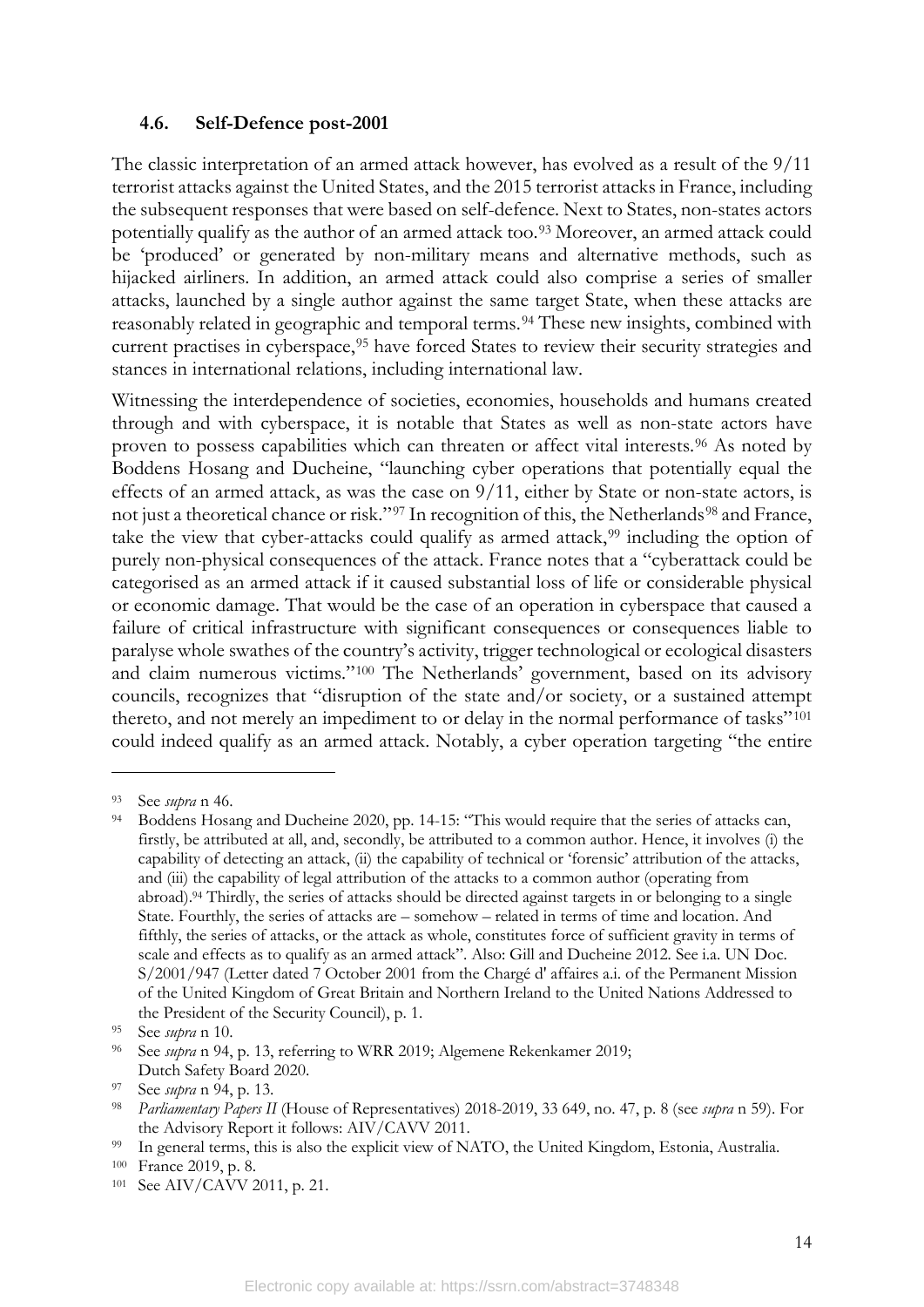financial system or prevents the government from carrying out essential tasks" could well be equated with an armed attack.<sup>[102](#page-16-1)</sup>

#### <span id="page-16-0"></span>**5. Other Parameters: Institutional Arrangement and Attribution**

In addition to the legal basis as part of the legal framework that contributes to the conceptual component of power (instruments), two other legal elements are relevant in order to generate effective capabilities with the designated capacities: the institutional setup and the ability to attribute. Once again, in case these elements are not in place, producing (or threatening with) action with power instruments would be non-credible and ineffective, as opponents would be (or could be) aware of the missing link to transform capacities into effective capabilities.

Related to the legal basis and to the tasking of responsible State organs, and impacting on the decision-making procedure thereto, is the paradigm governing the potential or real response. So, rules concerning the roles, mandates and responsibilities of services and State organs i.a. the Ministry of Foreign Affairs, Ministry of Trade and Development Aid, Economic Affairs, Police, Public Prosecutors, armed forces etc, ought to be in place. It also entails decision-making procedures describing the (legal and political) authority to order the use of the designated assets.[103](#page-16-2) Moreover, it involves the legal regimes applicable when these assets are to be used, i.a. rules of engagement, should be clear.<sup>[104](#page-16-3)</sup> Likewise, accountability and oversight mechanisms will have to be in place.[105](#page-16-4)

Next, a four-tiered attribution framework, is required. First, threats or harmful cyber incidents need to be detected. Without adequate detection, States are unaware of threats or actual damaging situations in cyberspace, and therefor unable to respond or deter at all. Detection capacities also require conceptual (i.a. legal) backing, before capabilities emanates. Hence, it should be clear who is tasked with what kind of detection or surveillance responsibilities, as well as how detection is handled and communicated to what authorities. For that reason, surveillance and/or investigative powers should be available to the relevant services. Second, technical attribution is needed: a technical forensic inquiry is required to assess e.g. what malware was used, how it operates, from which IP-address or cyber identity it came from, what path did it follow and who authored it and has sent it. Obviously, this will require investigative powers. Third, through legal attribution the actors who bear responsibility for the incident may be designated. This relates to the burden of proof and affiliating the perpetrator e.g. an APT to a State or subject to State control. The so-called Articles on States Responsibility are the key legal concept in this realm. The final part is political attribution in which a State may choose to use political communication to

<span id="page-16-1"></span><sup>102</sup> See AIV/CAVV 2011, p. 21.

<span id="page-16-2"></span><sup>103</sup> See *supra* n [47.](#page-10-11)

<span id="page-16-3"></span><sup>104</sup> See *supra* n [48.](#page-10-12)

<span id="page-16-4"></span><sup>105</sup> See *supra* n [49.](#page-10-13)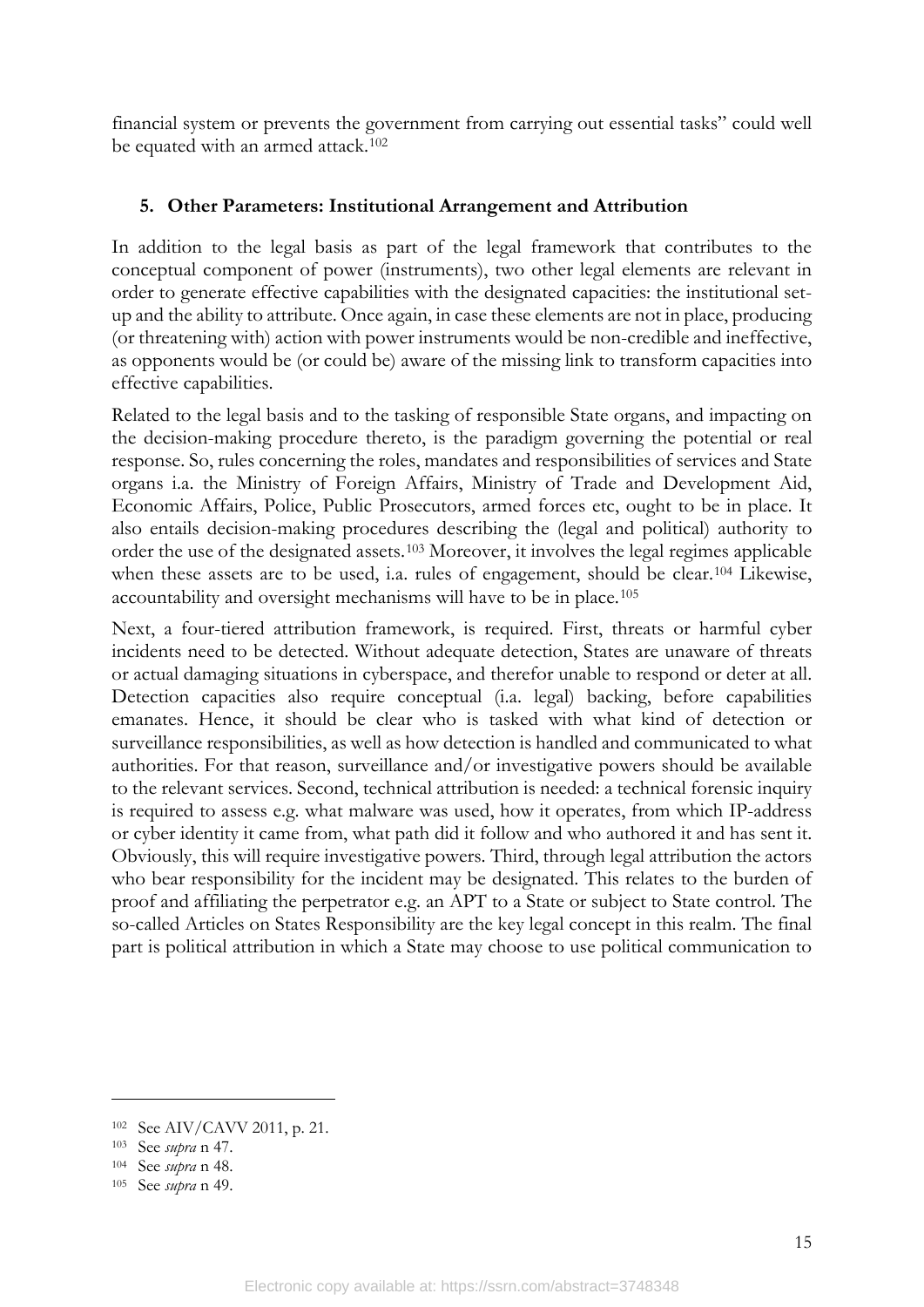address the responsible State (and author)<sup>[106](#page-17-1)</sup> and if necessary, seek (legal) retribution.<sup>[107](#page-17-2)</sup> But this 'naming and shaming' will not always follow suit;<sup>[108](#page-17-3)</sup> it will often be conducted discreetly and not in public especially if the relation with the perpetrator is sensitive or if it is a friend rather than a foe. It should be noted however, that political attribution is not required to stem from digital forensics and/or legal attribution. Often the political attribution is a solitary and unilateral act.[109](#page-17-4)

The concepts (and rules) for these three forms of attribution should be available, clear and ready to be used, exercised if possible. In case essential parts of this framework are lacking, outdated, not well known or badly rehearsed, the conceptual component is suboptimal, and credibility, hence also effectiveness, of the deterrent instrument could be at stake. For example, with its Defence Cyber Command, cyber capacities in the Netherlands are available. Moreover, the ambition to use these capacities in a deterrent posture had been expressed publicly. However, when the meaning of what an armed attack entails, is unclear, or when political<sup>[110](#page-17-5)</sup> or operational<sup>[111](#page-17-6)</sup> decision-making procedures to actually use these capacities in self-defence would be missing, no credible, hence no effective capability is around. As that would be the same when the political will to actually use the capacities of the Defence's Cyber Command, is lacking.

#### <span id="page-17-0"></span>**6. Instruments - Legal Bases Matrix**

While the analysis of the legal framework above was presented in the context of cyber capabilities and threats, this framework is generic and essential to all democratic rule-oflaw States. The matrix in [Table 1](#page-18-0) is composed of the various power instruments as previously described. It conveys how states can resort to specific legal bases when considering employing instruments of power. The numbered boxes offer realistic combinations of instruments/modalities and legal basis. The numbering refers to a vignette below. While space restriction precludes covering each of the available options,<sup>[112](#page-17-7)</sup> a few fictitious examples for the Netherlands' institutional and constitutional setting, including the EU framework, will serve to demonstrate the logic and value of the matrix.[113](#page-17-8)

<span id="page-17-1"></span><sup>106</sup> See e.g. The Netherlands considers Russia's GRU responsible for cyber-attacks against Georgia, at <https://www.government.nl/ministries/ministry-of-foreign-affairs/documents/diplomaticstatements/2020/02/20/the-netherlands-considers-russia%E2%80%99s-gru-responsible-for-cyberattacks-against-georgia>.

<span id="page-17-2"></span><sup>&</sup>lt;sup>107</sup> See e.g. the indictments against the Internet Research Agency by the US Department of Justice: US DOJ 2018a.

<span id="page-17-3"></span><sup>108</sup> Finnemore and Hollis, 2019.

<span id="page-17-4"></span><sup>109</sup> US White House 2016; UK Foreign and Commonwealth Office 2020.

<span id="page-17-5"></span><sup>110</sup> See *supra* n [47.](#page-10-11)

<span id="page-17-6"></span><sup>111</sup> See e.g. Smeets and Work 2020.

<span id="page-17-7"></span><sup>112</sup> Fictitiously ranging from 1 to 22 in the matrix (Table 1).

<span id="page-17-8"></span><sup>113</sup> As States will have different institutional and constitutional settings, these vignettes based on the Dutch background serve as an example only.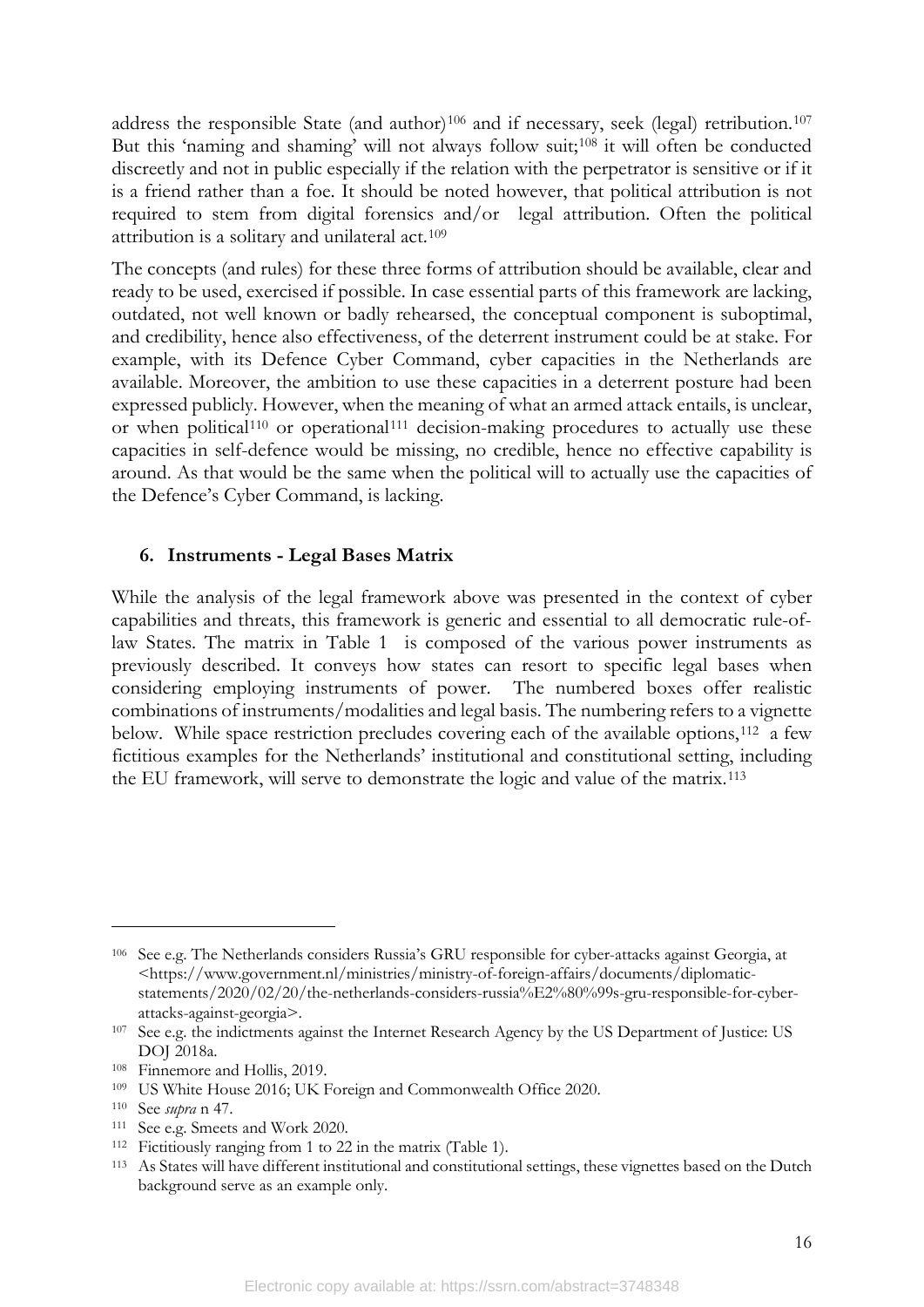| <b>Legal Basis</b>                                    | Consent        | Retorsion      | Counter-<br>measures | of<br>Plea<br>Necessity | Self-<br>Defence |
|-------------------------------------------------------|----------------|----------------|----------------------|-------------------------|------------------|
| Instrument                                            |                |                |                      |                         |                  |
| Diplomacy                                             | $\mathbf{1}$   | $\overline{2}$ |                      |                         |                  |
| Information<br>& Knowledge<br>(incl.<br>Intelligence) | $\overline{3}$ | $\overline{4}$ | 5                    | 6                       | 7                |
| Military                                              | 8              | $9*$           | $10*$                | $11*$                   | 12               |
| Economy<br>& Financial                                | 13             | 14             | 15                   | 16                      |                  |
| Culture                                               | 17             | 18             |                      |                         |                  |
| Legal                                                 | 19             | 20             | 21                   | 22                      |                  |

Table 1: Legal Bases Matrix[114](#page-18-1)

<span id="page-18-0"></span>In scenario one, based on the Cabinet's decision, the Minister of Foreign Affairs has ordered a negotiation team on bilateral trade cooperation with State B to pause consultations (see option 2 above and Table 2).[115](#page-18-2) The decision came after the annual report by one of the Intelligence Services revealed that B was caught in an attempt to exfiltrate stolen intellectual property. The Minister just announced this in parliament, who have formulated questions to learn more details. Using the matrix, this example can be expressed as the following vignette: (see Table 2).

| Instrument  | Diplomacy          |  |
|-------------|--------------------|--|
| Action      | Halt consultations |  |
| Paradigm    | Diplomacy          |  |
| Authority   | Cabinet/MFA        |  |
| Legal Basis | Retorsion          |  |
| Action by   | <b>MFA</b>         |  |
| Oversight   | Parliament         |  |

Table 2: Vignette for option 2 - Halt diplomatic consultations (Retorsion)

<span id="page-18-1"></span><sup>114</sup> The \* stand for: non-violent/non-forceful action only.

<span id="page-18-2"></span><sup>115</sup> See e.g. Van der Meer 2018.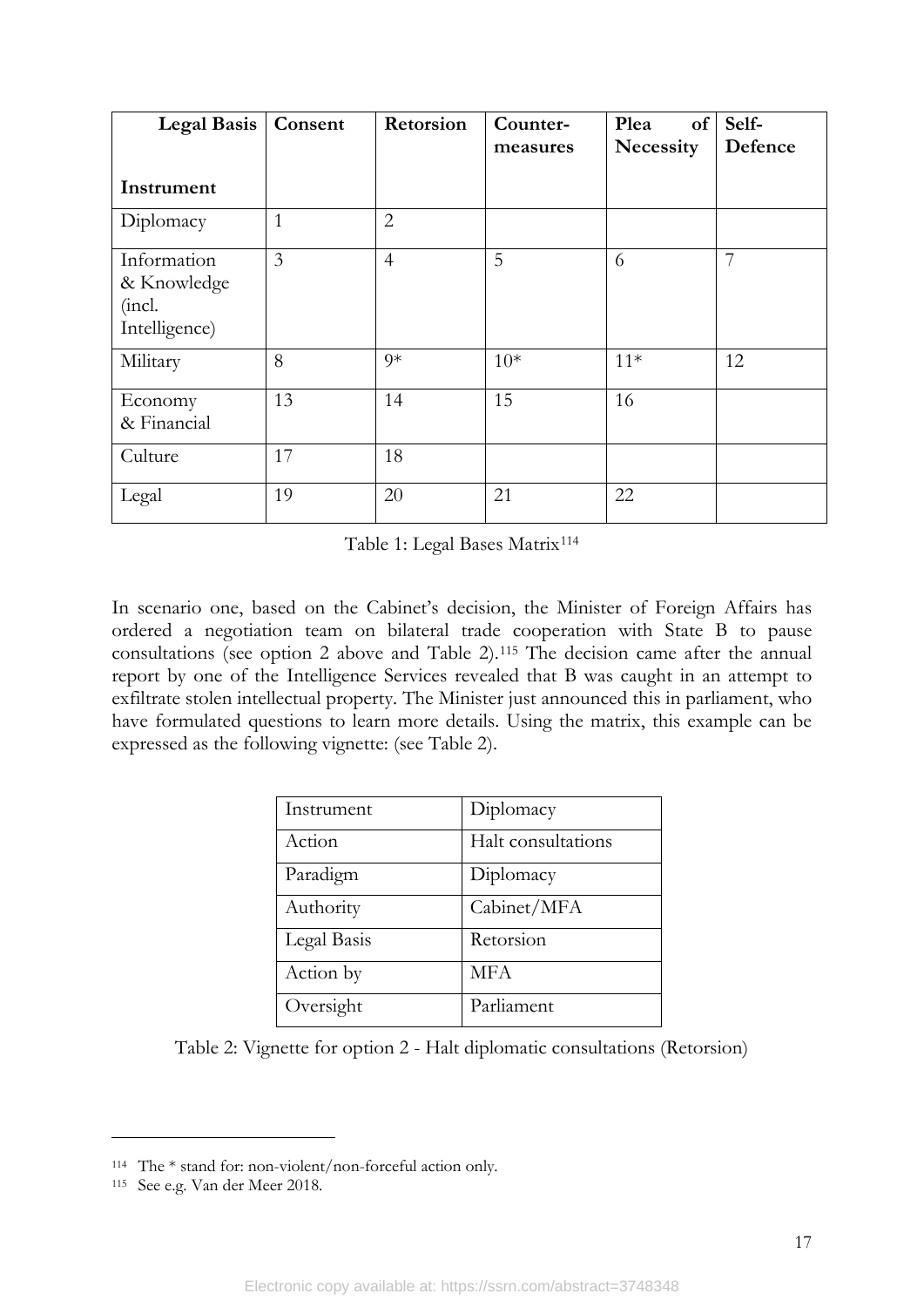Another vignette involves a counter-intelligence operation (see option 5 above and Table 3). Based on authorisation by the Minster of Home Affairs, the General Intelligence and Security Service (AIVD), has taken control over a command and control server located in State B that was used by one of B's proxies, to steer a large botnet threatening to overload C2000 communications. The Minister has informed the Parliamentary Intelligence Committee (CIVD), and the Review Committee on the Intelligence and Security Services (CTIVD) is aware of the operation and will evaluate the legitimacy of the operation in the coming year.

| Instrument  | Informational (Intelligence)          |
|-------------|---------------------------------------|
| Action      | Take control of C2-server             |
| Paradigm    | Counter-Intelligence                  |
| Authority   | Minister Home Affairs                 |
| Legal Basis | <b>Counter Measures</b>               |
| Action by   | Intelligence Service (AIVD)           |
| Oversight   | Parliament<br>(CIVD)<br>$\&$<br>CTIVD |

<span id="page-19-0"></span>Table 3: Vignette for option 5 – Counter Intelligence operation (Counter measures)

## **7. Conclusion**

Contemporary conflicts are no longer exclusively fought in the military domain, if they ever were. Other arenas and instruments of power have come to the fore. Next to military power, economic, diplomatic, cultural, legal and especially informational means are important in today's world in which physical confrontation is often absent or less relevant, *inter alia* due to the emergence of cyberspace as an omnipresent domain of engagement.

In order to effectively apply State power, through whatever instrument, the capacities need to be in place as well as the will to apply them. An often-overlooked factor however is the conceptual component: a clear idea on how to apply the instruments, the relevance of which only increases with the widening set of instruments of power States may consider, or be forced to employ, such as cyber operations.

For democratic states the conceptual component fundamentally includes the legal framework and proper and well-established institutional arrangements.

The legal framework, often undervalued, generates the conceptual legitimate basis for executing operations, including deterrence operations. It includes the legal basis in terms of proper authority and decision-making procedures, legal regimes, accountability and oversight mechanisms. Moreover, the framework must not merely exist, it must be trained in a cross-domain setting, because in case essential parts of the legal framework are lacking, outdated, not well known or badly rehearsed, the conceptual component is suboptimal, and credibility, hence also effectiveness, of the deterrent instrument could be at stake.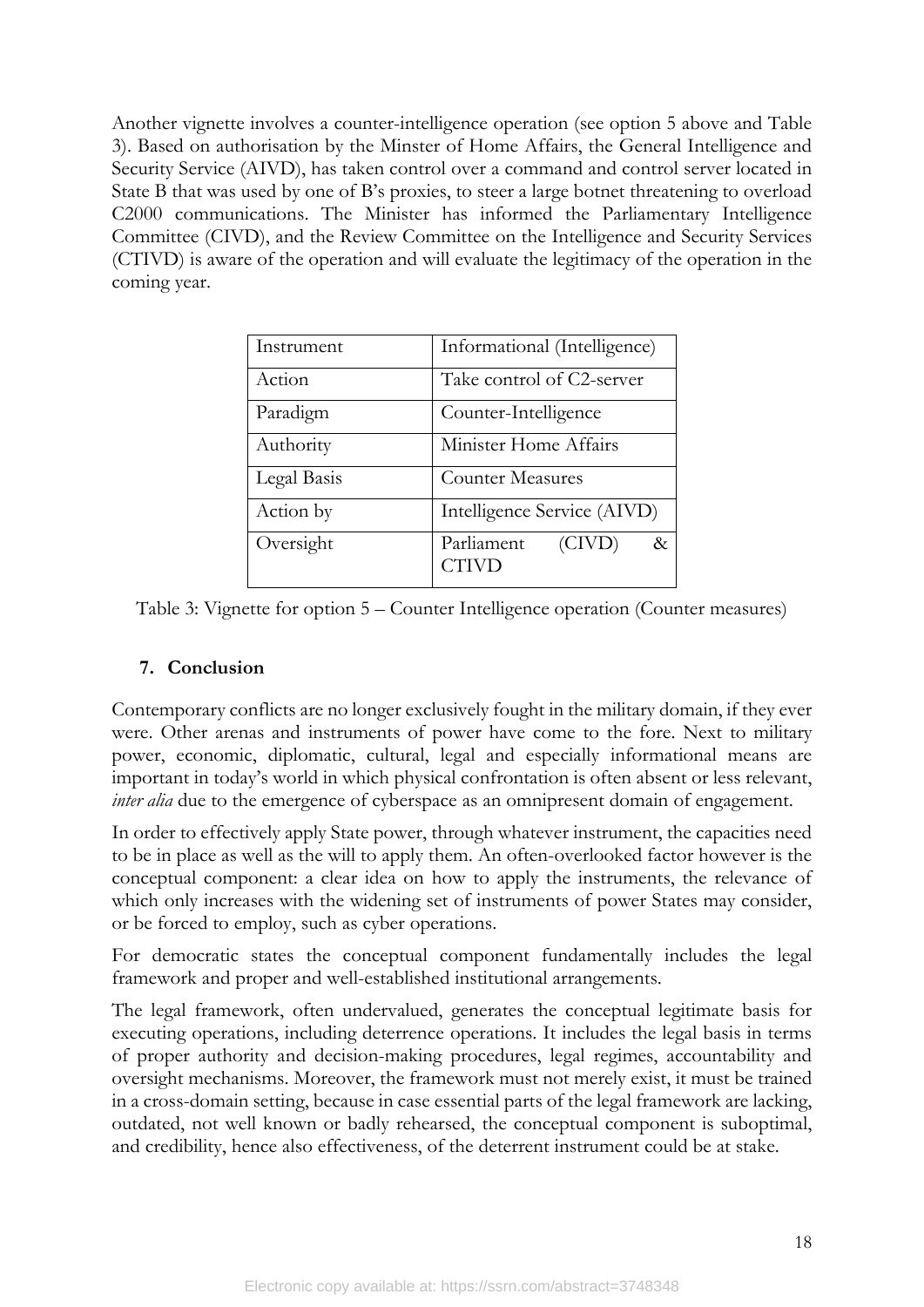Although this framework was set up within cyberspace and with cyber threats as a starting point, the argument is that in its generic shape, this legal framework is relevant outside cyberspace in expressing the State's will and for countering outside threats. The framework itself, composed of international legal bases and other national legal elements, is presented here in a matrix, combining all instruments of powers, and applicable legal bases enabling the actual or potential use of those instruments in their various modalities.

The matrix also demonstrates that other strategic functions could benefit from the idea that power entails capacities, concepts to use it, and the actual will to do so. The examples demonstrated that threats from one domain could be countered by responses in another domain. The legal framework thus may empower the ambition to effectuate so-called cross domain deterrence.

#### <span id="page-20-0"></span>**References**

AIV/CAVV (2011) Advisory Council on International Affairs/Advisory Committee on Issues of Public International Law. Cyber Warfare. Advisory Report no. 77/22. Online at: www.aiv-advice.nl or

<www.advisorycouncilinternationalaffairs.nl/documents/publications/2011/12/16/cybe r-warfare>.

Algemene Rekenkamer (2019) Strengthening the digital defences: the cyber security and critical water structures. ARK, Den Haag, via

[https://english.rekenkamer.nl/publications/reports/2019/03/28/strengthening-the](https://english.rekenkamer.nl/publications/reports/2019/03/28/strengthening-the-digital-defences-the-cyber-security-of-critical-water-structure)[digital-defences-the-cyber-security-of-critical-water-structure](https://english.rekenkamer.nl/publications/reports/2019/03/28/strengthening-the-digital-defences-the-cyber-security-of-critical-water-structure)

Bellinger III J (2020) Suing China over the coronavirus won't help. Here's what can work. In: The Washington Post, (23 April 2020), via <https://www.washingtonpost.com/opinions/2020/04/23/suing-china-overcoronavirus-wont-help-heres-what-can-work/>

Betz DJ, Stevens T (2011) Cyberspace and the state: toward a strategy for cyber-power (Ser. Adelphi series, 424) International Institute for Strategic Studies (IISS). Online via

Biddle, S (2006) Military Power: Explaining Victory and Defeat in Modern Battle, 5<sup>th</sup> ed, Princeton University Press

Boddens Hosang JFR (2015) Force Protection, Unit Self-Defence, and Personal Self-Defence: Their Relationship to Rules of Engagement. In: Gill TD, Fleck D (2015) [eds.] The Handbook of the International Law of Military Operations, (2nd ed.) Oxford University Press, Oxford, Chapter 24, pp. 476-501

Boddens Hosang JFR, Ducheine PAL (2020) Implementing Article 42.7 of the Treaty on European Union: Legal Foundations for Mutual Defence in the Face of Modern Threats (SSRN forthcoming), pp. 14-15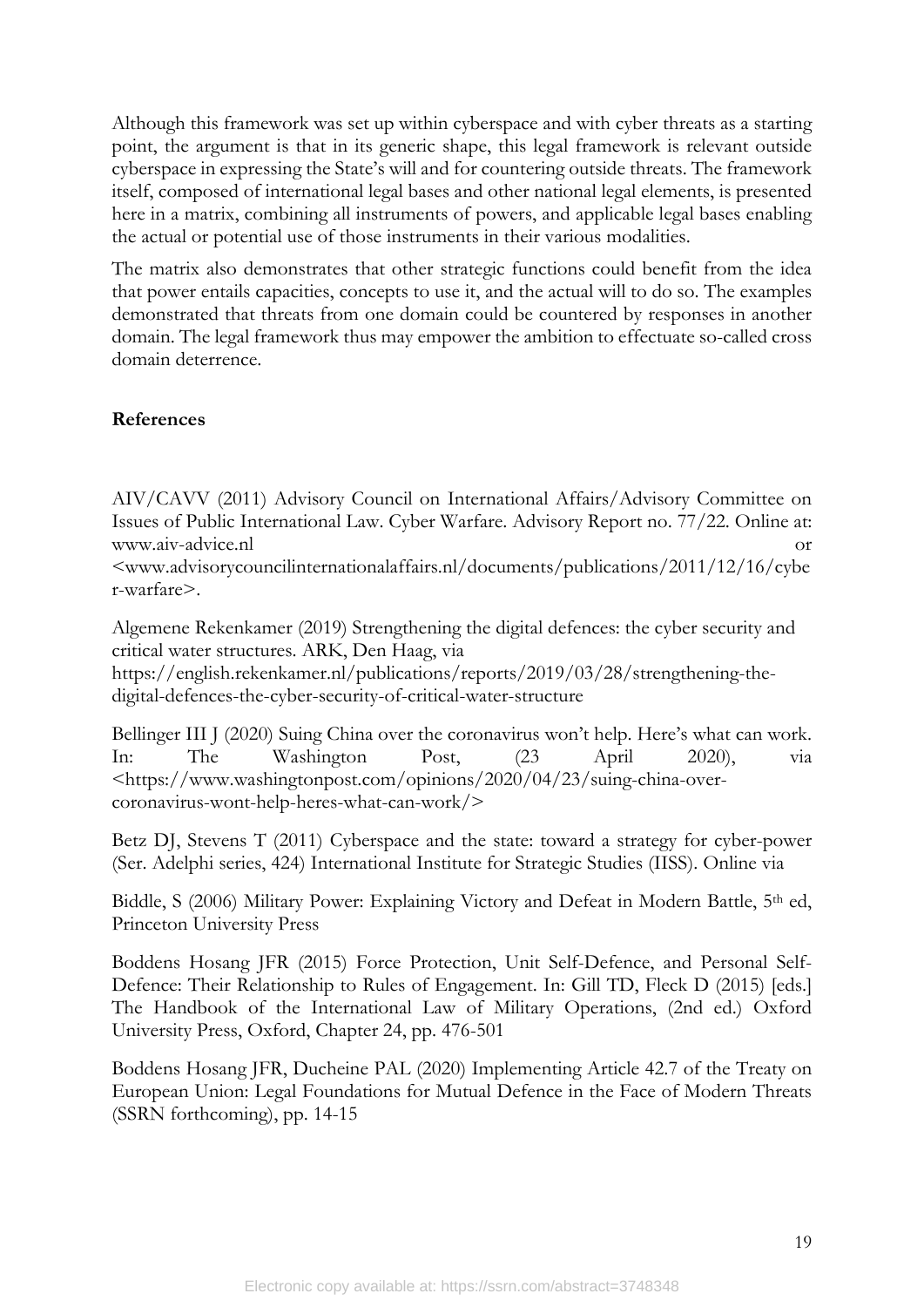Booz Allen (2020) Bearing Witness: Uncovering the Logic Behind Russian Military Cyber Operations, at [https://www.boozallen.com/c/insight/publication/the-logic-behind](https://www.boozallen.com/c/insight/publication/the-logic-behind-russian-military-cyber-operations.html)[russian-military-cyber-operations.html](https://www.boozallen.com/c/insight/publication/the-logic-behind-russian-military-cyber-operations.html)

Borghard ED, Lonergan SW (2017) The Logic of Coercion in Cyberspace. In: Security Studies. Taylor & Francis, 26(3), pp. 452–481.

Barnett M, Duvall R (2005) Power in International Politics. In: International Organisation 59(1):39-75

Delerue F (2019) Reinterpretation or contestation of international law in cyberspace? In: Israel Law Review, 52(3), pp. 295–326.

Ducheine PAL (2015a) Non-Kinetic Capabilities: Complementing the Kinetic Prevalence to Targeting' in: Ducheine P, Schmitt MN, Osinga FPB (eds) Targeting: Challenges of Modern Warfare. TMC Asser Press, The Hague, pp. 201-220. Online SSRN draft at <http://papers.ssrn.com/sol3/papers.cfm?abstract\_id=2474091>.

Ducheine PAL (2015b) Military Cyber Operations. In: Gill TD, Fleck D (2015) [eds.] The Handbook of the International Law of Military Operations, (2nd ed.) Oxford University Press, Oxford, Chapter 23, pp. 456-475

Ducheine PAL, Arnold KL, Pijpers BMJ (2020) Decision-Making and Parliamentary Control for International Military Cyber Operations by the Netherlands Armed Forces. Online at<https://ssrn.com/abstract=3540732>

Ducheine PAL, Osinga F (eds)(2017) Winning without killing – The Strategic and Operational Utility of Non-Kinetic Capabilities in Crises, NLARMS Netherlands Annual review of Military Studies 2017. TMC Asser Press-The Hague

Ducheine PAL, Pijpers BMJ (2020) The Notion of Cyber Operations. In: Tsagourias N, Buchan R (eds) The Research Handbook on the International Law and Cyberspace, 2nd edition forthcoming. Edward Elgar, Cheltenham, online at <https://ssrn.com/abstract=3575755>

Ducheine PAL, Pouw EH (2009) Operation Change of Direction: A Short Survey of the Legal Basis and the Applicable Legal Regimes. In: De Weger MJ Osinga FPB e.a. (eds) Complex operations: Studies on Lebanon (2006) and Afghanistan (2006-present). NL Arms - Netherlands Annual Review of Military Studies 2009. Netherlands Defence Academy, Breda, pp. 51-96

Ducheine PAL, Pouw EH (2012a) Legitimizing the Use of Force. In: Van der Meulen J, Vogelaar A, Beeres R, Soeters J (eds) Mission Uruzgan: Collaborating in multiple coalitions for Afghanistan. AUP, Amsterdam, Chapter 3, pp. 33-46

Ducheine PAL, Pouw EH (2012b) Controlling the Use of Force: Legal Regimes. In: Van der Meulen J, Vogelaar A, Beeres R, Soeters J (eds) Mission Uruzgan: Collaborating in multiple coalitions for Afghanistan. AUP, Amsterdam, Chapter 5, pp. 67-80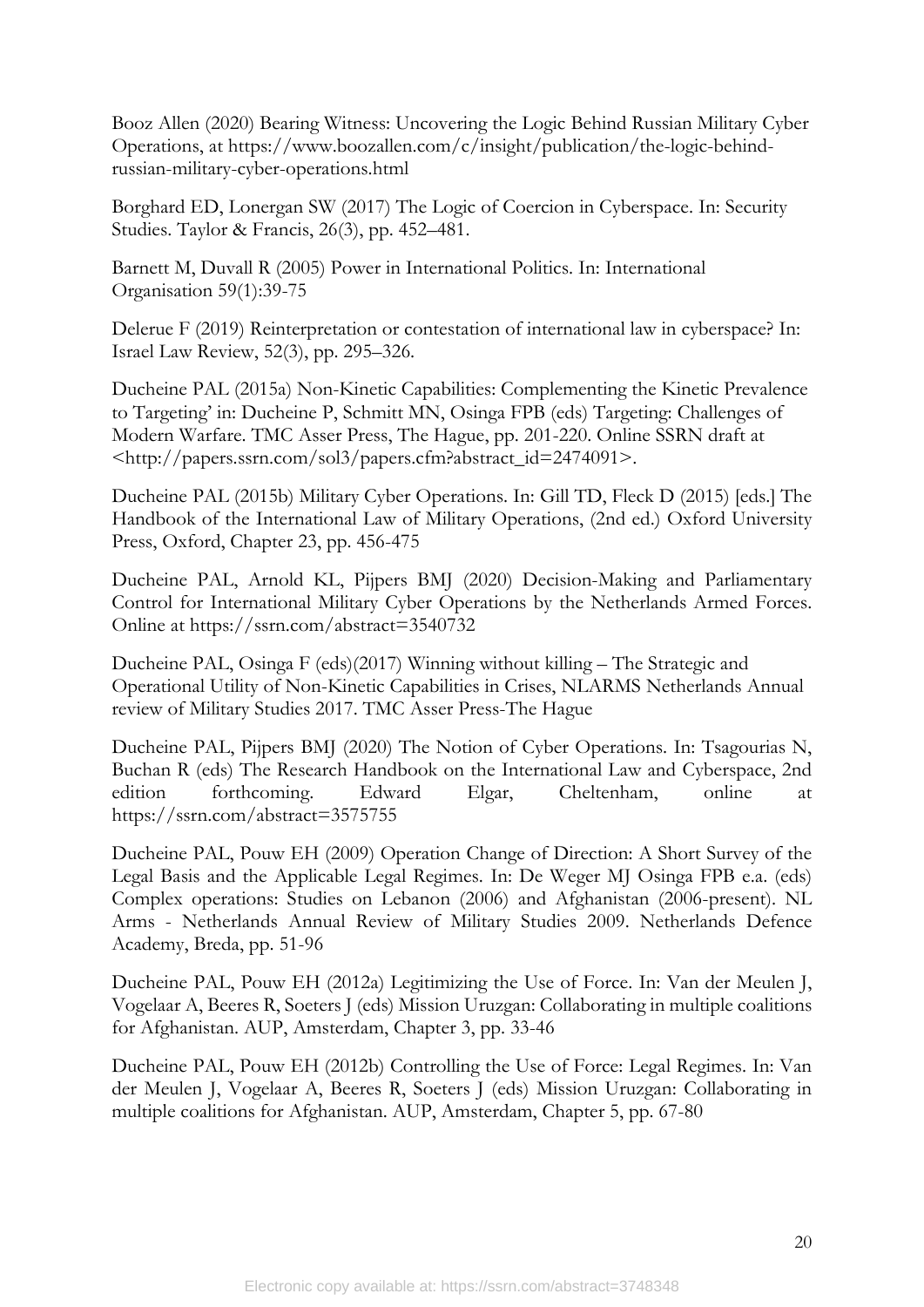Ducheine PAL, Van der Meulen J, Moelker R (2010) Legitimacy and Surveillance: Shifting Patterns of External Control. In: Soeters J, van Fenema PC, Beeres R (eds) Managing Military Organizations: Theory and Practice. Routledge, London, pp. 29-41

Ducheine PAL, Van Haaster J (2014) Fighting Power, Targeting and Cyber Operations. In: Brangetti P, Maybaum M, Stinissen J (eds) Proceedings of the 6th International Conference on Cyber Conflict. CCDCOE, Tallinn, pp. 303-328

Ducheine PAL, Van Haaster J, Van Harskamp R (2017) Manoeuvring and Generating Effects in the Information Environment. In: Ducheine P, Osinga F (eds) Winning without killing – The Strategic and Operational Utility of Non-Kinetic Capabilities in Crises, NLARMS Netherlands Annual review of Military Studies 2017. TMC Asser Press-The Hague, pp. 155-180, online SSRN version: [<https://papers.ssrn.com/sol3/papers.cfm?abstract\\_id=2979287>](https://papers.ssrn.com/sol3/papers.cfm?abstract_id=2979287)

Dutch Safety Board (2020) Patient safety during IT outages in hospitals, , Onderzoeksraad voor de Veiligheid, The Hague, via <https://www.onderzoeksraad.nl/en/media/attachment/2020/2/13/patient\_safety\_dur ing\_it\_outages\_in\_hospitals.pdf>

Finnemore M, Hollis DB (2019) Beyond Naming and Shaming: Accusations and International Law in Cybersecurity, online at https://ssrn.com/abstract=3347958

Fischerkeller MP and Harknett RJ (2017) Deterrence is Not a Credible Strategy for Cyberspace, In: Orbis. Foreign Policy Research Institute, 61(3), pp. 381–393.

France (2019) International law applied to operations in cyberspace. Online at [https://www.defense.gouv.fr/content/download/567648/9770527/file/international+la](https://www.defense.gouv.fr/content/download/567648/9770527/file/international+law+applied+to+operations+in+cyberspace.pdf) [w+applied+to+operations+in+cyberspace.pdf](https://www.defense.gouv.fr/content/download/567648/9770527/file/international+law+applied+to+operations+in+cyberspace.pdf)

Geiss R, Lahmann H (2013) Freedom and Security in Cyberspace: Shifting the Focus Away from Military Responses Towards Non-Forcible Countermeasures and Collective Threat-Prevention. In: Ziolkowski K (ed) Peacetime Regime for State Activities in Cyberspace International Law, International Relations and Diplomacy. NATO CCDCOE, Tallinn, pp. 621-658. Available at SSRN: <https://ssrn.com/abstract=2462950<

Gibson W (2018) Neuromancer, Ace. New York - 320 p. 22cm: Penguin Press.

Gill TD (1992) The Forcible Protection, Affirmation and Exercise of Rights by States under Customary International Law. In: Netherlands Yearbook of International Law 23:105-173.

Gill TD (2013) Non-Intervention in the Cyber Context. In: Ziolkowski K (ed) Peacetime Regime for State Activities in Cyberspace International Law, International Relations and Diplomacy. NATO CCDCOE, Tallinn, pp. 217-238

Gill TD (2015) Legal Basis of the Right of Self-Defence Under the UN Charter and Under Customary International Law. In: Gill TD, Fleck D (2015) [eds.] The Handbook of the International Law of Military Operations, (2nd ed.) Oxford University Press, Oxford, Chapter 8, pp. 213-224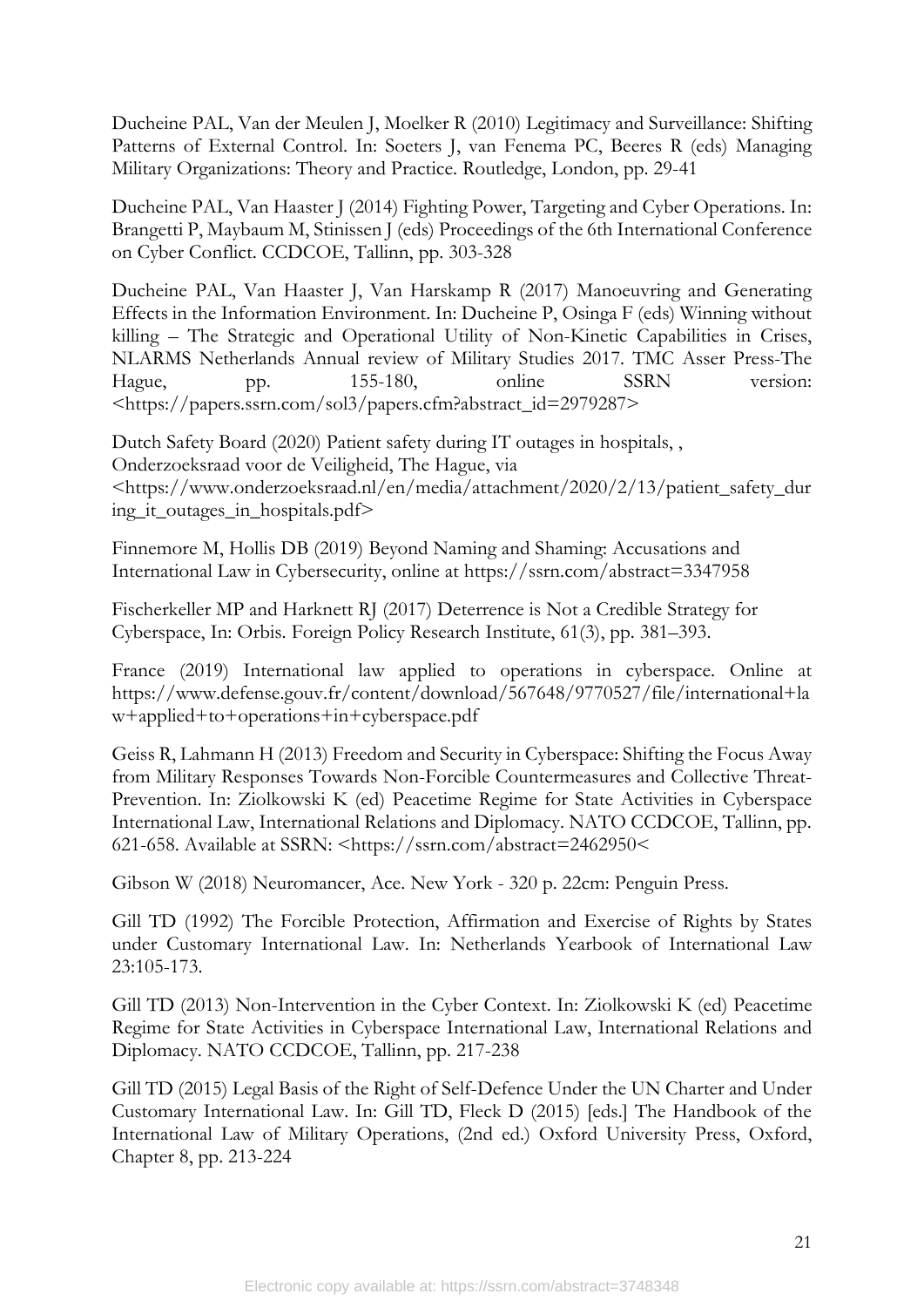Gill TD, Ducheine PAL (2012) Anticipatory Self-Defence in Cyber Warfare. In: Schmitt M (ed) Cyber War and International Law, 89 International Law Studies 2012, pp. 438-471, via <https://digital-commons.usnwc.edu/ils/vol89/iss1/6/>.

Gill TD, Ducheine PAL (2015) Rescue of Nationals. In: Gill TD, Fleck D (2015) [eds.] The Handbook of the International Law of Military Operations, (2nd ed.) Oxford University Press, Oxford, Chapter 12, pp. 240-243

Gill TD, Fleck D (2015) [eds.] The Handbook of the International Law of Military Operations, (2nd ed.) Oxford University Press, Oxford

Giumelli F (2017) Winning Without Killing: The Case for Targeted Sanctions. In: Ducheine P, Osinga F (eds) Winning without killing – The Strategic and Operational Utility of Non-Kinetic Capabilities in Crises, NLARMS Netherlands Annual review of Military Studies 2017. TMC Asser Press-The Hague, pp. 91-106

Jakobsen PV (1998) Western Use of Coercive Diplomacy After the Cold War, MacMillan, London.

Jakobsen PV (2007) Coercive Diplomacy, in Alan Collins, Contemporary Security Policy, Oxford University Press, pp. 225-247

Jakobsen PV (2011) Pushing the limits of military coercion theory, in: International Studies Perspectives 12:153–170

Kitzen M (2012a) Close encounters of the tribal kind: the implementation of co-option as a tool for de-escalation of conflict: the case of the Netherlands in Afghanistan's Uruzgan Province. Journal of Strategic Studies 35(5):713–734

Kitzen M (2012b) Western military culture and counter-insurgency, an ambigious reality. Scientia Militaria: South African Journal of Military Studies 40(1):123–134

Koh HH (2012) International Law in Cyberspace. In: Faculty Scholarship Series, 4854, pp. 1–9.

Kuehl DT (2009) From Cyberspace to Cyberpower. In Kramer, F. D., Starr, S. H., and Wentz, L. K. (eds) Cyberpower and National Security. University of Nebraska Press, pp. 24–42. doi: 10.2307/j.ctt1djmhj1.7.

Łoś R (2019) U.S. and China: Hard and Soft Power Potential. In: International Studies. Interdisciplinary Political and Cultural Journal 22(1):39-50. Online at <https://doi.org/10.18778/1641-4233.22.03>.

Mann M (2013) The Sources of My Sources. Contemporary Sociology: A Journal of Reviews 42(4):499-502

Max Planck Encyclopedia of Public International Law [MPEPIL]. Online at: <https://opil.ouplaw.com/home/mpil>.

NATO (2016) Warsaw Summit Communiqué, (July), pp. 1–30.

NATO (2017) Allied Joint Doctrine - AJP 01.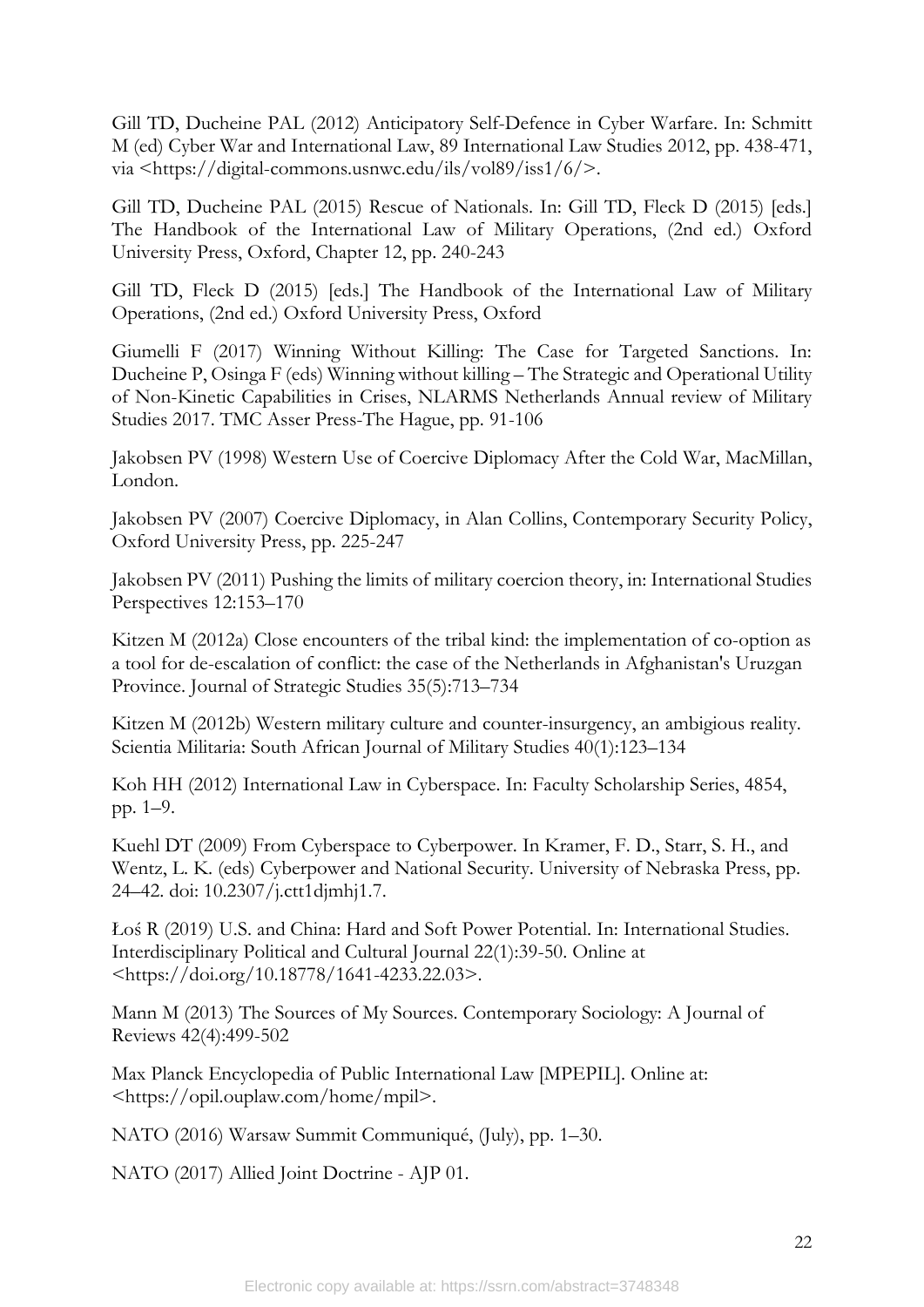Nye Jr. JS (2013) Hard, Soft, and Smart Power. In: Cooper, A. F., Heine, J., and Thakur, R. (eds) The Oxford Handbook of Modern Diplomacy, pp. 1–17.

Nye Jr. JS (2016) Deterrence and Dissuasion in Cyberspace. In: International Security, 41(3), pp. 44–71.

New York Times (2018), Italy Orders Seizure of Migrant Rescue Ship, 20 Nov 2018, at <https://www.nytimes.com/2018/11/20/world/europe/italy-aquarius-seizureorder.html>

New York Times (2019), U.S. Seizes North Korean Ship for Violating Sanctions, 9 May 9 2019, at https://www.nytimes.com/2019/05/09/us/politics/wise-honest-north-koreaship-seized.html;

NL Defence Staff (2019) Netherlands' Defence Doctrine. Ministry of Defence, The Hague. Online via

<https://english.defensie.nl/downloads/publications/2019/06/27/netherlands-defencedoctrine>

Pirker B (2013) Territorial Sovereignty and Integrity and the Challenges of Cyberspace. In: Ziolkowski K (ed) Peacetime Regime for State Activities in Cyberspace International Law, International Relations and Diplomacy. NATO CCDCOE, Tallinn, 194–199

Qiao Liang, Wang Xiangsui, Unrestricted Warfare. Beijing: PLA Literature and Arts Publishing House, 1999, via

<https://archive.org/details/Unrestricted\_Warfare\_Qiao\_Liang\_and\_Wang\_Xiangsui/ mode/2up>.

Rid T, Buchanan B (2015) Attributing Cyber Attacks In: Journal of Strategic Studies  $38(1-2)$ ,  $4-37$ 

Rodriguez CA, Walton TC, Hyong C (2020) Putting the "fil" into "dime": growing joint understanding of the instruments of power. In: Joint Force Quarterly 97(2):121-128

Sanger DE (2016) Obama Strikes Back at Russia for Election Hacking. In: New York Times (Dec. 29), at <https://www.nytimes.com/2016/12/29/us/politics/russia-electonhacking-sanctions.html>

Sari A (2020) Hybrid threats and the law: Concepts, trends and implications. Hybrid Centre of Excellence Trend Report 3 (April), via [https://www.hybridcoe.fi/wp](https://www.hybridcoe.fi/wp-content/uploads/2020/05/Hybrid-CoE-Trend-Report-3.pdf)[content/uploads/2020/05/Hybrid-CoE-Trend-Report-3.pdf](https://www.hybridcoe.fi/wp-content/uploads/2020/05/Hybrid-CoE-Trend-Report-3.pdf)

Schroeder R (2015) Introduction: the IEMP model and its critics. In: Hall JA, Schroeder R (eds) An Anatomy of Power: The Social Theory of Michael Mann. Cambridge University Press, Cambridge, pp. 1-16

Schmitt MN (ed)(2013a) Tallinn Manual on the International Law Applicable to Cyber Warfare. Cambridge University Press, Cambridge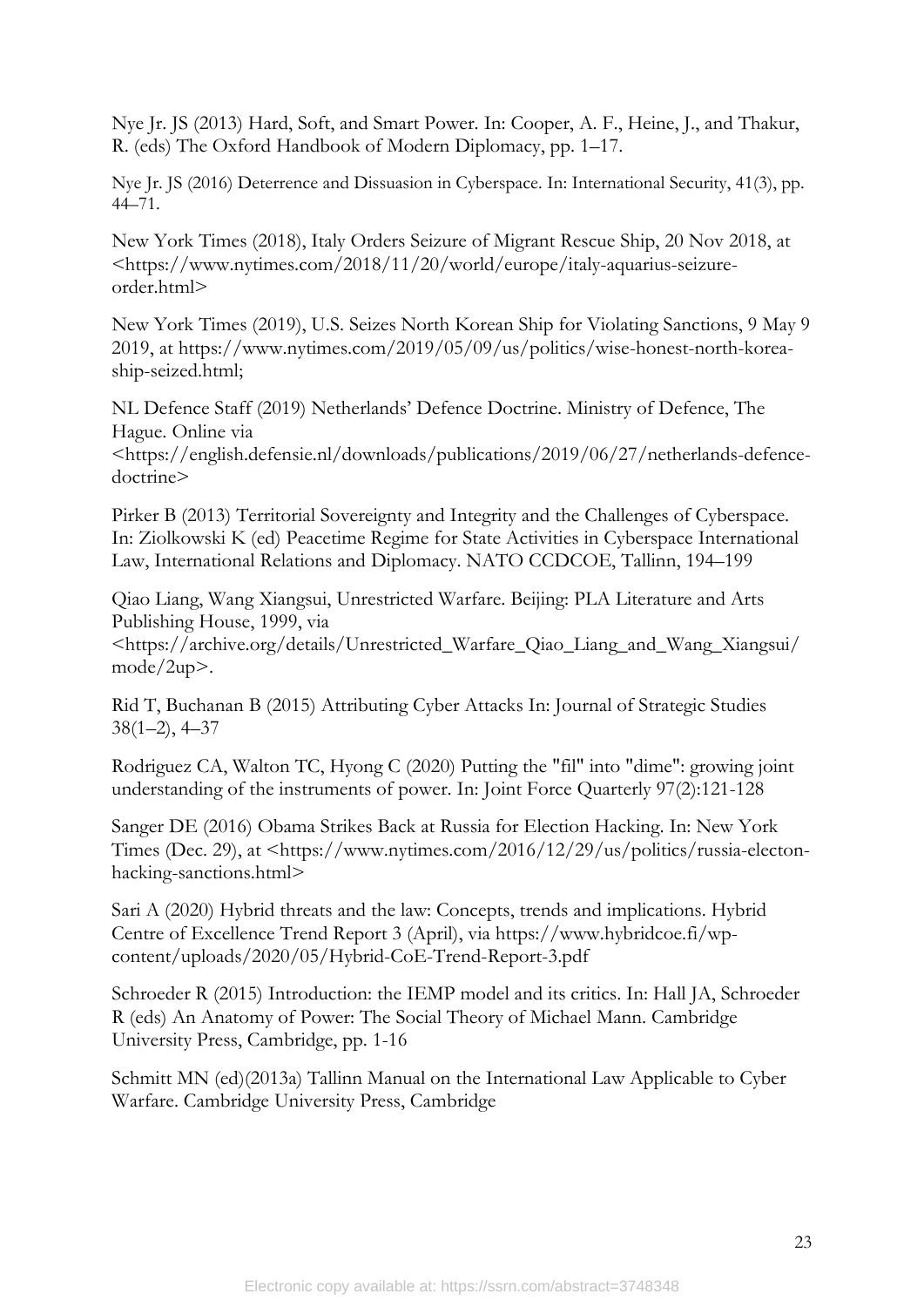Schmitt MN (2013b) Cyber Activities and the Law of Countermeasures', in: Ziolkowski K (ed.) Peacetime Regime for State Activities in Cyberspace International Law, International Relations and Diplomacy. NATO CCDCOE, Tallinn, pp. 659-690

Schmitt MN (2014a) 'Below the Threshold' Cyber Operations: The Countermeasures Response Option and International Law. In: Virginia Journal of International Law 54. Available at SSRN:<https://ssrn.com/abstract=2353898>

Schmitt MN (2014b) Normative Voids and Asymmetry in Cyberspace. In: Just Security (29 December), at <http://justsecurity.org/18685/normative-voids-asymmetrycyberspace>

Schmitt MN (ed)(2017) Tallinn Manual 2.0 on the International Law Applicable to Cyber Operations, 2nd ed. Cambridge University Press, Cambridge

Smeets M, Work JD (2020) Operational Decision-Making for Cyber Operations: In search of a Model, In: The Cyber Defense Review (March), via <https://cyberdefensereview.army.mil/About-CDR/>.

Smeets M, Soesanto S (2020) Cyber Deterrence Is Dead. Long Live Cyber Deterrence! In: Council on Foreign Affairs, pp. 1–6.

Taddeo M (2018) 'The Limits of Deterrence Theory in Cyberspace', Philosophy and Technology. Philosophy & Technology, 31(3), pp. 339–355. doi: 10.1007/s13347-017- 0290-2.

Tallinn Manual (2013), see Schmitt (2013).

Tallinn Manual 2.0 (2017), see Schmitt (2017).

UK Ministry of Defence (2010) Joint Doctrine Publication 04: Understanding a (JDP 04) (1st ed). DCDC, Swindon, online at:

<http://knowreqts.yolasite.com/resources/1.3%20%20JDP04%20Understanding.pdf>.

UK Ministry of Defence (2011) Joint Doctrine Publication 0-01: British Defence Doctrine

UK Ministry of Defence (2017) Land operations - ADP AC 71940. Centre Land War Doctrine

UK Foreign and Commonwealth Office (2020) Press release UK condemns cyber actors seeking to benefit from global coronavirus pandemic.

US Cyber Command (2018) Achieve and Maintain Cyberspace Superiority.

US DOJ (2018a) Department of Justice: Internet Research Agency Indictment. At <https://www.justice.gov/file/1035477/download>.

US DOJ (2018b) Department of Justice: GRU Indictment. At <https://www.justice.gov/file/1080281/download>.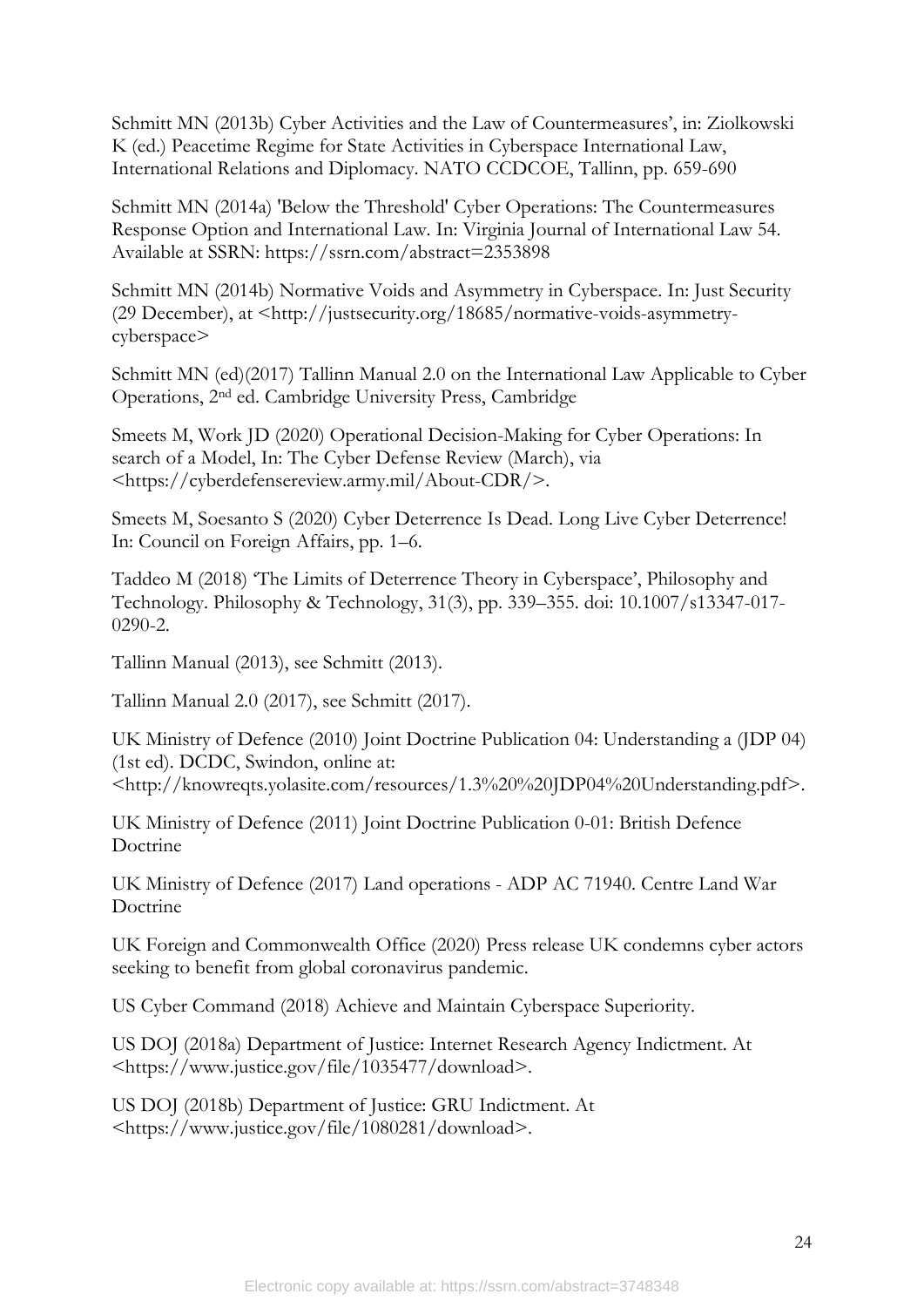US Joint Chiefs of Staff (2013) Joint Publication 1: Doctrine for the Armed Forces of the United States

US White House (2016) Fact Sheet: Actions in Response to Russian Malicious Cyber Activity and Harassment (Dec. 29), at<https://perma.cc/C83Z-SQSL>

Van den Boogaard JC (2019) Proportionality in international humanitarian law (PhD-University of Amsterdam) via: <https://hdl.handle.net/11245.1/57363698-c6b8-458d-9033-0fd9cfc9bb91>.

Van der Meer S (2018) State-level responses to massive cyber-attacks: a policy toolbox, Clingendael Policy Brief (December), via <https://www.clingendael.org/sites/default/files/2018-12/PB\_cyber\_responses.pdf>

Van Haaster J (2019) On cyber: the utility of military cyber operations during armed conflict (PhD University of Amsterdam) NLDA, Breda, online at <https://pure.uva.nl/ws/files/37093787/Thesis.pdf>

Voetelink J (2015) Status of forces: criminal jurisdiction over military personnel abroad. TMC Asser Press, The Hague

Voetelink JED (2017) Reframing Lawfare. In: Ducheine P, Osinga F (eds)(2017) Winning without killing – The Strategic and Operational Utility of Non-Kinetic Capabilities in Crises, NLARMS Netherlands Annual review of Military Studies 2017. TMC Asser Press-The Hague

Whyte C (2016) Ending cyber coercion: Computer network attack, exploitation and the case of North Korea. In: Comparative Strategy. Taylor & Francis, 35(2), pp. 93–102. doi: 10.1080/01495933.2016.1176453.

Wiltenburg IL (2019) Security force assistance: practised but not substantiated. In: Militaire Spectator 188(2):88-99. Online at <https://www.militairespectator.nl/sites/default/files/uitgaven/inhoudsopgave/Militair e Spectator 2-2019 Wiltenburg.pdf>.

WRR (2019) Netherlands Scientific Council for Government Policy. Preparing for Digital Disruption (Summary), WRR-report no. 101. WRR, Den Haag, via <https://english.wrr.nl/topics/digitaldisruption/documents/reports/2019/09/24/preparing-for-digital-disruption>

Young N (2009) The Cultural Crusades. In: New Internationalist 423:8–10, online at <https://newint.org/features/2009/06/01/culture>

Ziolkowski K (2013) General Principles of International Law as Applicable in Cyberspace. In: Ziolkowski K (ed.) Peacetime Regime for State Activities in Cyberspace International Law, International Relations and Diplomacy. NATO CCDCOE, Tallinn